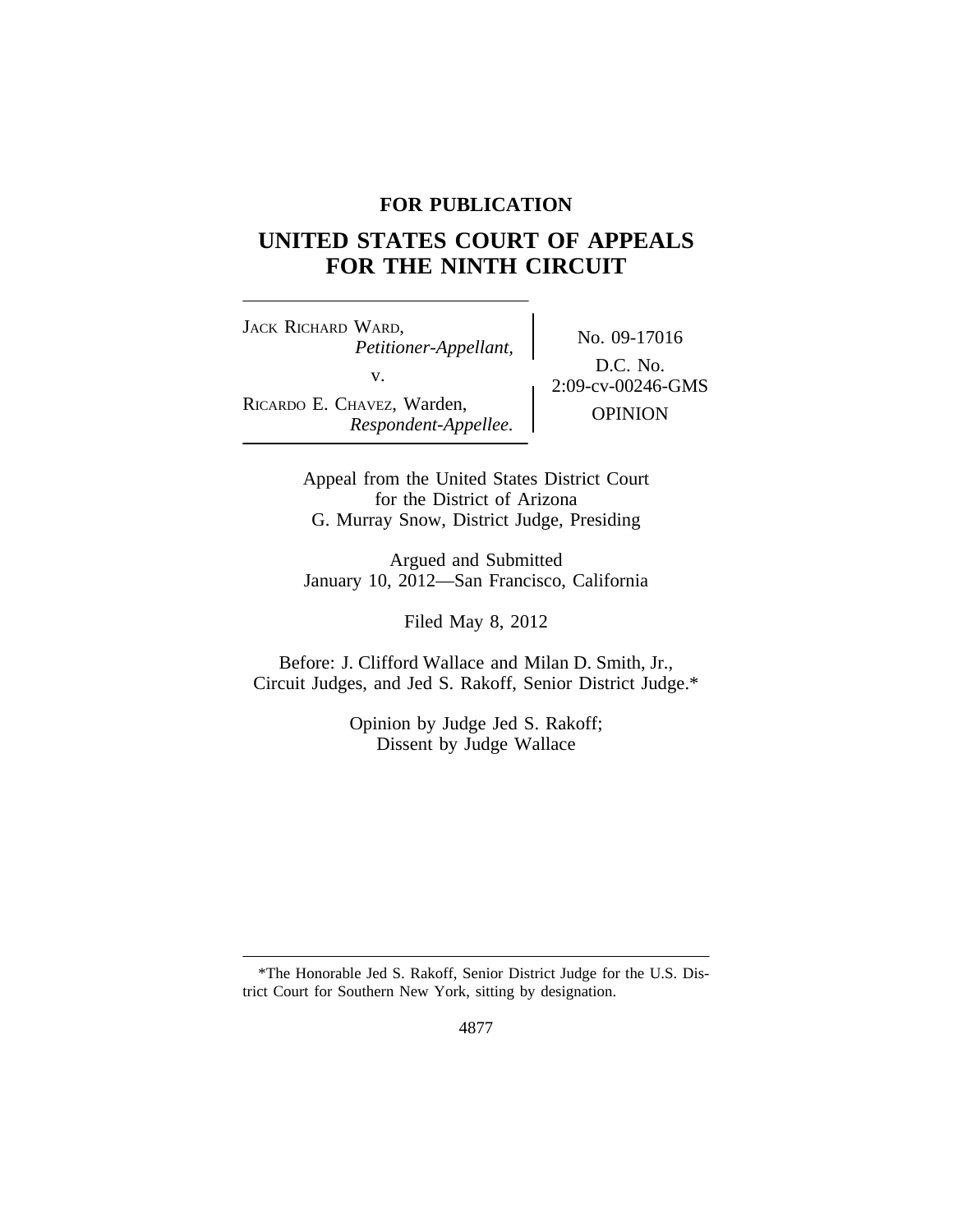# **COUNSEL**

Douglas C. Erickson (argued), Maynard Cronin Erickson Curran & Reiter, P.L.C., Phoenix, Arizona, for the petitioner-appellant.

Karla Hotis Delord (argued), Dennis K. Burke, and Randall M. Howe, United States Attorney's Office for the District of Arizona, Phoenix, Arizona, for the respondent-appellee.

#### **OPINION**

RAKOFF, Senior District Judge:

The issue in this case is whether, under the Mandatory Victims Restitution Act of 1996 ("MVRA"), a district court impermissibly delegates its obligation to set a restitution payment schedule when it orders "immediate" payment with the expectation that the Bureau of Prisons ("BOP") will work out a payment schedule with the prisoner pursuant to the Inmate Financial Responsibility Program ("IFRP"). We hold that where the sentencing court has failed to consider whether the defendant has the financial resources to pay restitution immediately, ordering immediate payment impermissibly delegates to the BOP the court's obligation to set a payment schedule.

### BACKGROUND

On December 9, 2002, petitioner Jack Richard Ward was sentenced in the Eastern District of California to 300 months'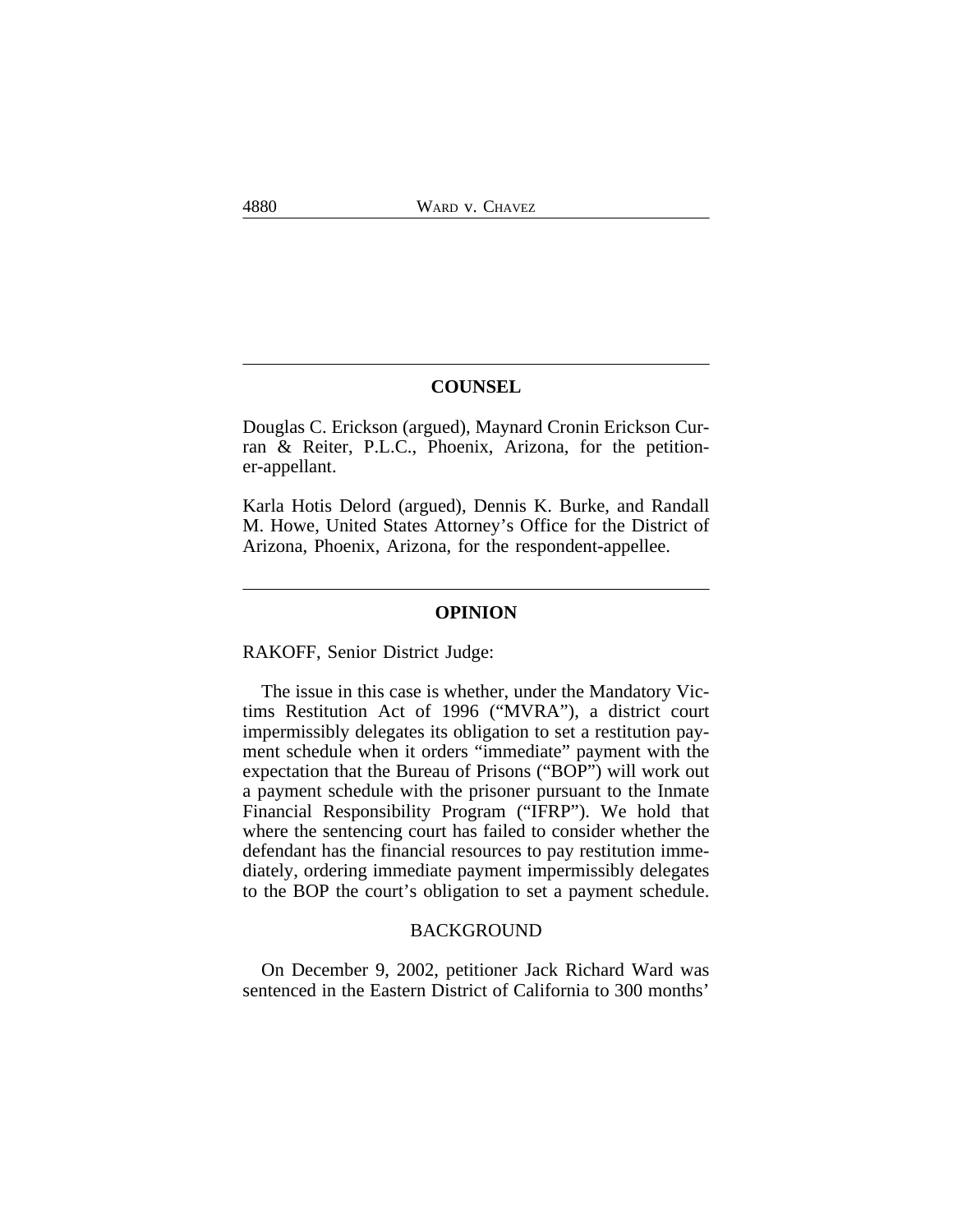| WARD V. CHAVEZ | 4881 |
|----------------|------|
|----------------|------|

imprisonment and 3 years' supervised release after being convicted of one count of attempted Armed Bank Robbery and nine counts of Armed Bank Robbery. In addition to his prison term, the sentencing court ordered Ward to pay a \$1,000 Crime Victim Fund Assessment and \$27,885 in restitution to the crime victims. The "Schedule of Payments" portion of the court's judgment stated that the Crime Victim Fund Assessment and restitution were due and payable "immediately." Ward was then sent for incarceration to the Federal Correctional Institution in Phoenix, Arizona, where he was voluntarily employed by Unicor (the prison employment system). *See United States v. Ward*, No. CR 02-5231 AWI, 2008 WL 5220959, at \*1 (E.D. Cal. Dec. 12, 2008). In accordance with standard practice, portions of Ward's Unicor pay was deducted and applied to his restitution obligation.

Ward subsequently filed motions in the California district court that sentenced him, requesting deferral and/or reduction in his restitution payments. The California district court construed this as a motion to vacate, set aside, or correct sentence under 28 U.S.C. § 2255, and amendments to that motion. *Id.* at \*1-2. The court then concluded that its order for "immediate" repayment of restitution impermissibly delegated to the BOP the court's obligation to set a repayment schedule, and ordered the BOP to cease collecting money from Ward for payment of restitution until the court issued a new restitution order. *Id.* at \*2-4. After the Government moved for reconsideration, however, the district court concluded that because neither 28 U.S.C. § 2255 nor 18 U.S.C. § 3664(k) allows a district court to rule on the legality of a restitution order, and because Ward was incarcerated in Arizona, it lacked jurisdiction to issue its prior Order, and accordingly vacated the Order. *See United States v. Ward*, No. CR 02-5231 AWI, 2009 WL 160690, at \*1-2 (E.D. Cal. Jan. 22, 2009) (noting § 3664(k) allows district court to change a restitution schedule based only on changed financial circumstances and citing *United States v. Gross*, 307 F.3d 1043, 1044 (9th Cir. 2002)).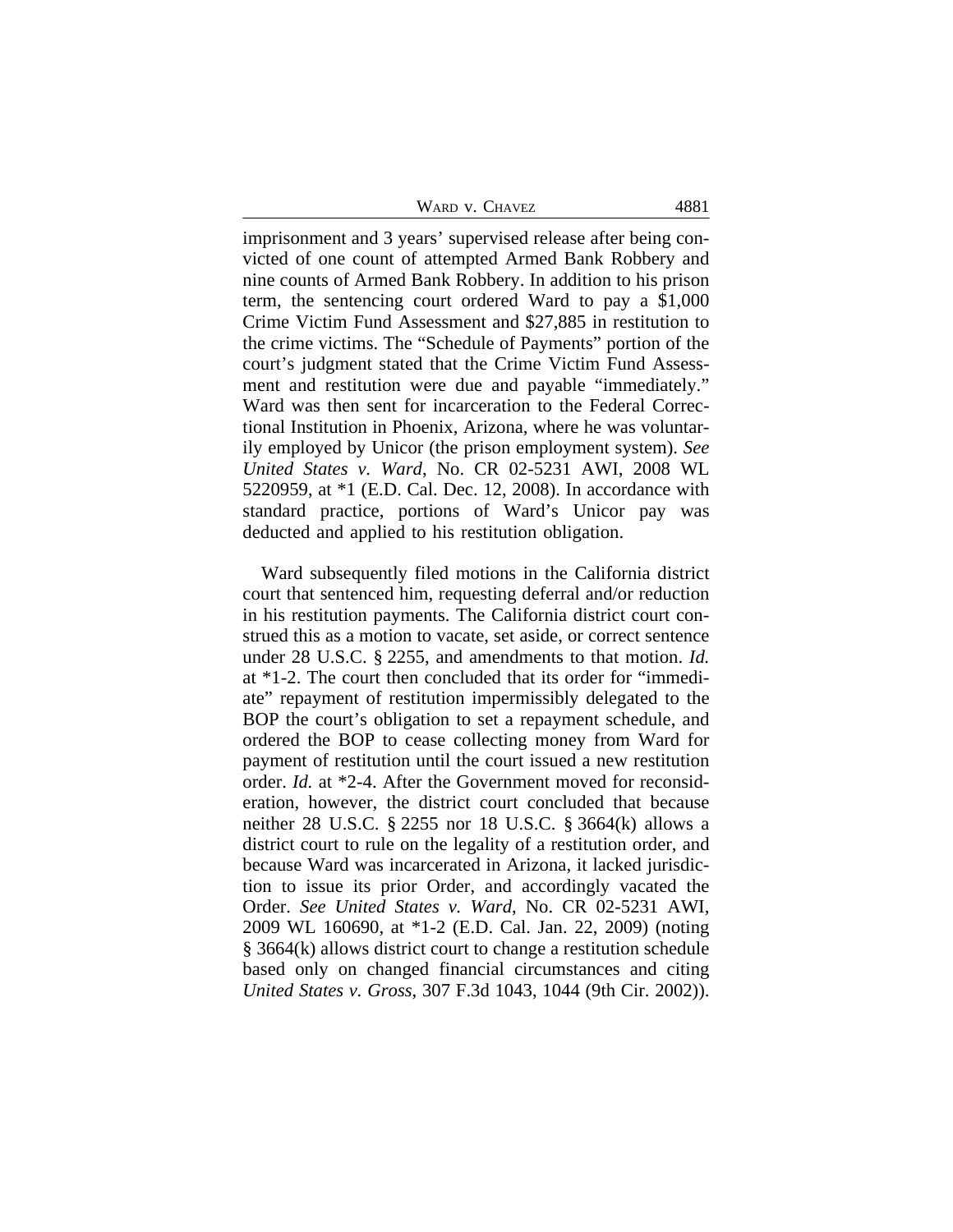| 4882 | WARD V. CHAVEZ |
|------|----------------|
|      |                |

After the termination of his California district court proceeding, Ward initiated this habeas proceeding pursuant to 28 U.S.C. § 2241 in the District of Arizona, claiming:

The BOP lacks a lawful order of restitution from the district court in accordance with the Mandatory Victims Restitution Act of April 1996, to collect restitution from the Petitioner during his incarceration. The BOP, without a lawful order of restitution, cannot force the Petitioner to participate in the Inmate Financial Responsibility Program and must place Petitioner on "no obligation" status.

The Government argued that Ward's habeas petition should be denied because Ward had not exhausted his administrative remedies and because his claim was meritless. Ward argued that the district court should exercise its discretion to hear his petition because any attempt to exhaust his administrative remedies would be futile.

In a Report and Recommendation, the magistrate judge recommended the district court deny the petition, concluding that Ward had not exhausted his administrative remedies as required by the Prison Litigation Reform Act, 42 U.S.C. § 1997e(a). *See Ward v. Chavez*, No. 2:09-cv-00246-GMS, Dkt. No. 11 (D. Ariz. May 26, 2009). The district court, after considering Ward's objections to the R&R and the Government's responses, adopted the R&R in part. *Ward v. Chavez*, No. CV-09-00246-PHX-GMS, 2009 WL 2753024 (D. Ariz. Aug. 27, 2009). The district court agreed with Ward that the PLRA's exhaustion requirement does not apply to § 2241 habeas petitions, but declined to waive the judicially-created exhaustion requirement on the grounds of futility. *Id.* at \*2-4 ("Petitioner has failed to show sufficient evidence that his exhaustion of the BOP appeals process would have been futile.").

Notwithstanding its refusal to waive the exhaustion requirement, the district court then addressed the merits of Ward's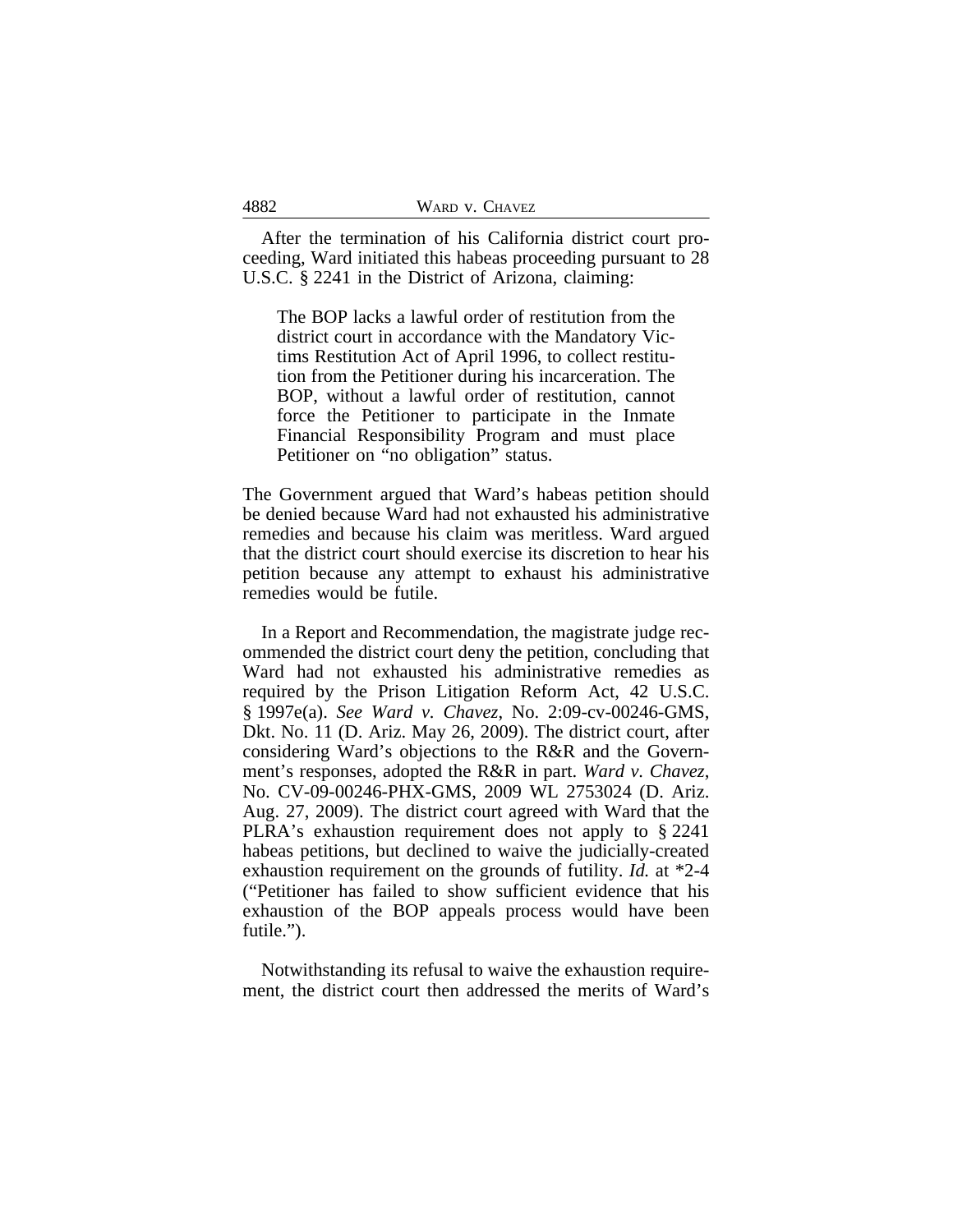| WARD V. CHAVEZ | 4883 |
|----------------|------|
|                |      |

claim and found it meritless for two reasons. First, the court concluded that Ward was not being forced to participate in the IFRP, as it is a voluntary program that Ward chose to participate in and could exit at anytime. *Id.* at \*5. Second, the court concluded that since the sentencing court had not required the BOP to set a schedule of payments, it had not delegated its authority to set a restitution schedule to the BOP. *Id.* at \*6. Because the sentencing court neither directed the BOP to set a schedule nor required Ward to participate in the IFRP, the court concluded that the cases Ward relied on did not apply to his claim. *Id.* Ward appeals to this Court from this decision.

# DISCUSSION

**[1]** Before considering the merits of Ward's petition, we first address the issue of exhaustion. As a prudential matter, courts require that habeas petitioners exhaust all available judicial and administrative remedies before seeking relief under § 2241. *Castro-Cortez v. INS*, 239 F.3d 1037, 1047 (9th Cir. 2001), *abrogated on other grounds*, *Fernandez-Vargas v. Gonzales*, 548 U.S. 30 (2006). This exhaustion requirement is subject to waiver in § 2241 cases because it is not a "jurisdictional prerequisite." *Id.* Typically, exhaustion can be waived "if pursuing those [administrative] remedies would be futile." *Fraley v. U.S. Bureau of Prisons*, 1 F.3d 924, 925 (9th Cir. 1993).

Here, Ward exhausted only step one of the three-step BOP administrative remedy system: he filed a formal administrative grievance with the Warden, which the Warden denied. 28 C.F.R. § 542.10 *et seq.***<sup>1</sup>** Ward argues, however, that any administrative appeal would have been futile, as the denial was based on an official policy of the BOP: the IFRP. *See*

**<sup>1</sup>**Although Ward does not dispute that he withdrew his appeal of the Warden's denial of his grievance, he asserts that he did so because the sentencing court originally granted him the relief he had sought, prior to reconsidering its order.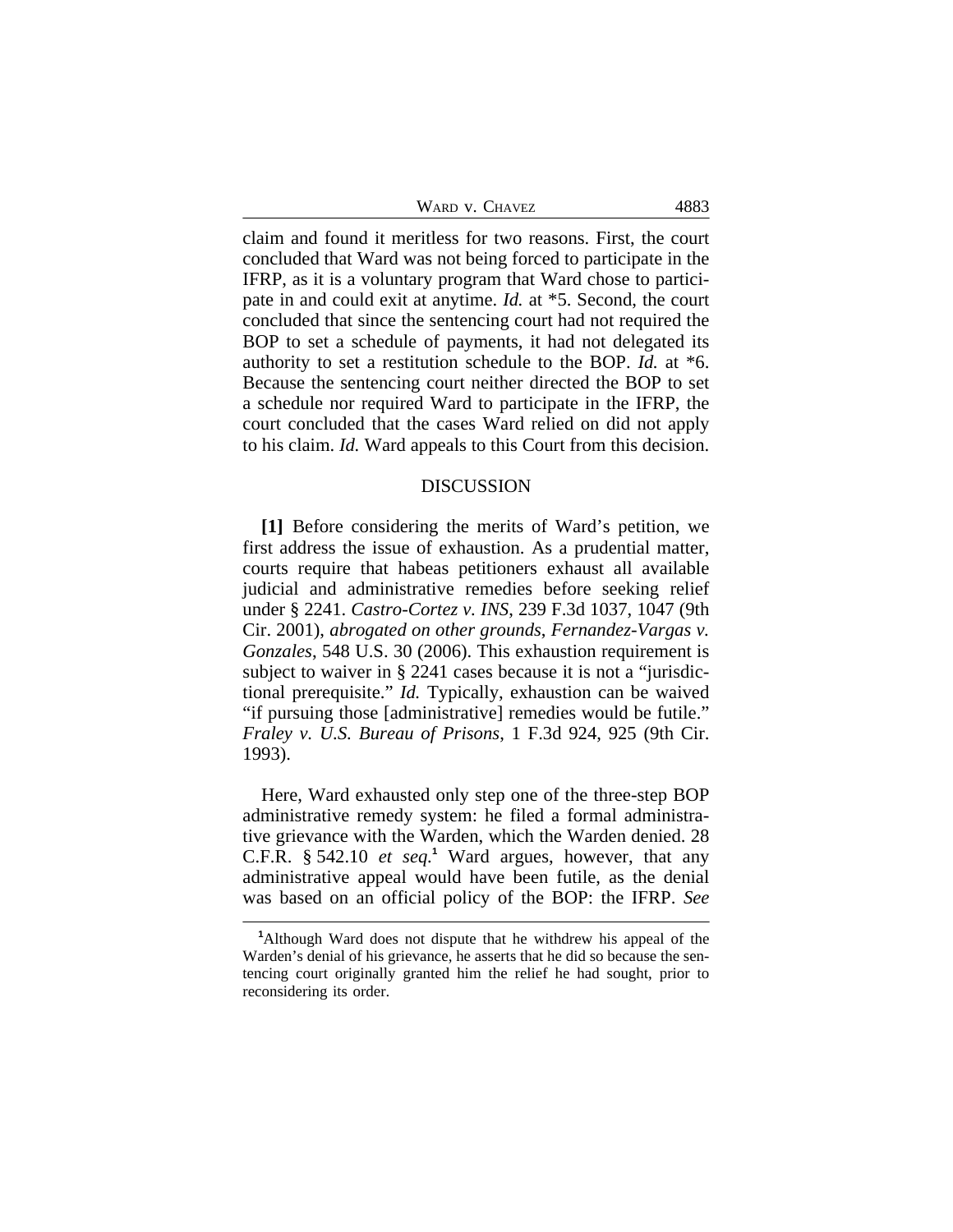4884 WARD v. CHAVEZ

*Sours v. Chavez*, No. 2:08-cv-01903-SRB, Dkt. No. 22, slip op. at \*2-3 (D. Ariz. June 17, 2009) (report and recommendation) (concluding exhaustion not required where request for relief denied based on official BOP policy), *as cited in Sours v. Chavez*, No. CV08-1903-PHX-SRB, 2009 U.S. Dist. LEXIS 76965, at \*2-3 (D. Ariz. Aug. 26, 2009)*. Sours*, like this case, involved a petitioner seeking to set aside a restitution order that improperly delegated scheduling authority to the BOP. *Sours*, No. 2:08-cv-01903-SRB, Dkt. No. 22, slip op. at \*1-2. In waiving exhaustion, the *Sours* court relied on our opinion in *Fraley*, which held there was futility where the petitioner's claim was denied based on official BOP policy. *Fraley*, 1 F.3d at 925. The petitioner in *Sours*, unlike Ward, had gone through three out of four levels of BOP review, *Sours*, No. 2:08-cv-01903-SRB, Dkt. No. 22, slip op. at \*3-4. But it was the reliance on the "official policy" that led to a finding of futility in *Sours* (and *Fraley*), and the *Sours* court expressly noted that the level of Sours's exhaustion simply showed his petition was even *more* futile than *Fraley*, where the prisoner had gone through only one level of review. *Sours*, No. 2:08-cv-01903-SRB, Dkt. No. 22, at \*3-4.

**[2]** Because of the existence of official BOP policy — the IFRP — exhaustion would be futile here, as it was in *Sours* and *Fraley*. The district court incorrectly dismissed the probative value of the BOP's return to collecting restitution from Ward after the sentencing court vacated, for lack of jurisdiction, its order that granted Ward relief. *Ward*, 2009 WL 2753024, at \*3-4. The fact that the BOP resolved to continue collecting restitution from Ward after the sentencing court determined its own restitution order was unlawful, before then vacating for lack of jurisdiction after the Government moved for reconsideration, shows a return by the BOP to the official policy of the IFRP. It also shows that any further appeal by Ward would unquestionably have been denied. Accordingly, the district court erred in not waiving the exhaustion requirement, as Ward's exhaustion of his administrative remedies would have been futile.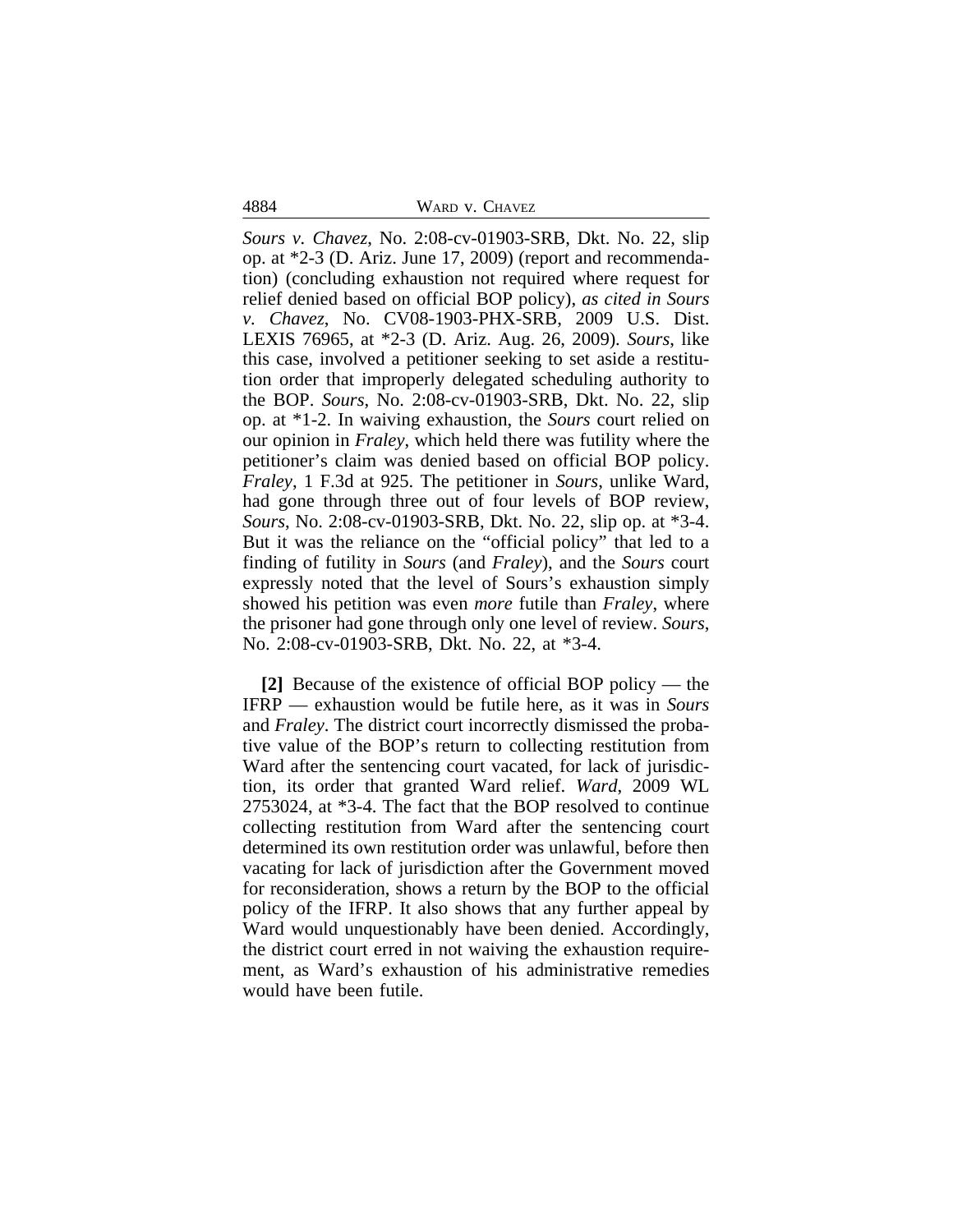| WARD V. CHAVEZ | 4885 |
|----------------|------|
|----------------|------|

**[3]** Turning to the merits of Ward's petition, the MVRA directs that a sentencing court "shall . . . specify in the restitution order the manner in which, and the schedule according to which, the restitution is to be paid." 18 U.S.C.  $\S 3664(f)(2)$ . We have previously held that the district court's statutory responsibility to set the restitution payment schedule is "nondelegable." *United States v. Gunning* (*Gunning I*), 339 F.3d 948, 949 (9th Cir. 2003); *United States v. Gunning* (*Gunning II*), 401 F.3d 1145, 1149 (9th Cir. 2005). "[T]he district court simply does not have the authority to delegate its own scheduling duties — not to the probation office, not to the BOP, not to anyone else." *Gunning II*, 401 F.3d at 1150.

Here, Ward argues the sentencing court impermissibly delegated its authority to the BOP in effect by ordering payment of restitution "immediately" without specifying any payment schedule, leaving him no option but to participate in a BOP prison work program in order to attempt to comply with the sentence in good faith (given his lengthy sentence), thus subjecting him to the IFRP. In *Gunning I*, the district court ordered restitution payable "immediately," with any amount unpaid after the defendant's release "to be paid during the period of supervision as directed by a U.S. probation officer." 339 F.3d at 950. We held this order assigned to the probation office "full control of subsequent payment," and thus impermissibly delegated the district court's authority to probation. *Id.* On remand, the district court ordered restitution payable "immediately," and additionally ordered that "(1) during the time of [the defendant's] imprisonment, it was to be paid through the BOP Inmate Financial Responsibility Program (IFRP), and (2) during the period of supervised release it was to be paid in monthly installments of not less than ten percent of Gunning's gross income, commencing thirty days after his release from imprisonment." *Gunning II*, 401 F.3d at 1147 (summarizing district court's order). We again held that the district court impermissibly delegated its authority, this time to the BOP. *Id.* at 1150. In so holding, we explained that, "because restitution was due immediately, there was a period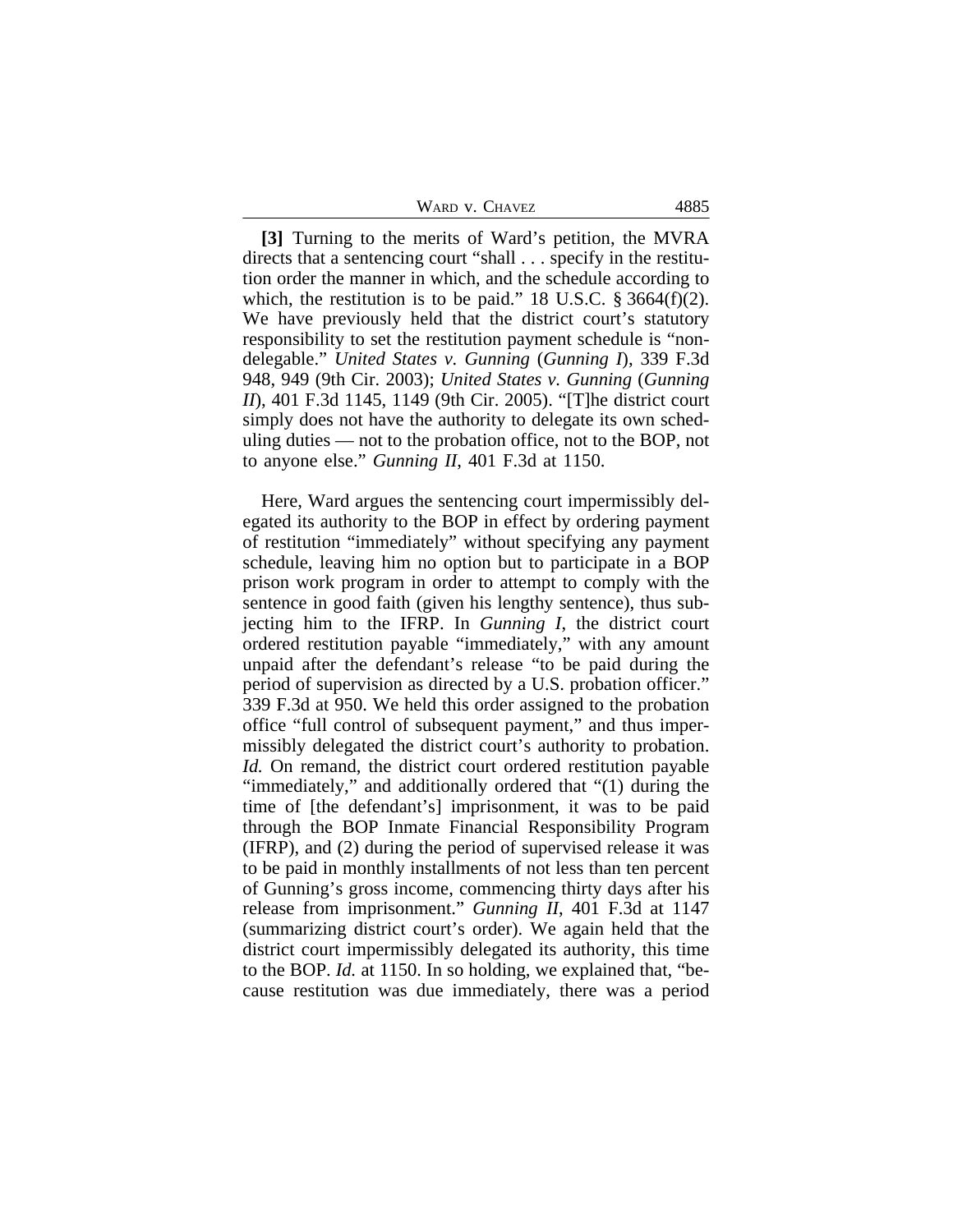|  |  | WARD V. CHAVEZ |
|--|--|----------------|
|--|--|----------------|

between sentencing and supervised release — the period of Gunning's incarceration. *That had to be provided for*. At that point, the district court overlooked the spirit of our decision and delegated the non-delegable to the BOP for the incarceration period." *Id.* (emphasis supplied).

In *United States v. Lemoine*, 546 F.3d 1042 (9th Cir. 2008), we subsequently clarified the demarcation between impermissibly delegating authority to the BOP and the BOP's independent power to administer the IFRP. Lemoine's order of restitution required him to pay restitution during his imprisonment "at the rate of *not less* than \$25 per quarter, and pursuant to the Bureau of Prisons' Inmate Financial Responsibility Program." *Id.* at 1044 (emphasis supplied). Lemoine voluntarily enrolled in the IFRP, and the BOP required Lemoine to pay restitution at a rate of \$132 per month, leading to Lemoine challenging the BOP's authority to require payment higher than the court's schedule. *Id.* Because the district court set a schedule of at least \$25 per quarter, we upheld this restitution order. *Id.* at 1047-50. Rejecting Lemoine's arguments that he was "forced" to participate in the IFRP because he would be denied certain privileges if he had refused to join, we held "that, where the district court has properly set a restitution repayment schedule as required under the MVRA, the BOP has the authority to encourage voluntary payments in excess of those required under the court's judgment by conditioning the receipt of certain privileges during the term of imprisonment on the inmate's participation in the IFRP." *Id.* at 1050.

**[4]** Since *Lemoine* forecloses Ward's argument that he is being "forced" to participate in the voluntary IFRP, the issue in this case thus turns on whether by ordering "immediate" payment of restitution, the district court failed in effect to set a restitution repayment schedule and instead delegated its statutory duty to the BOP. Dicta in both *Gunning II* and *Lemoine* suggest that "immediate" repayment does not satisfy the MVRA's requirement that the district court "shall . . . specify in the restitution order the manner in which, and the schedule

4886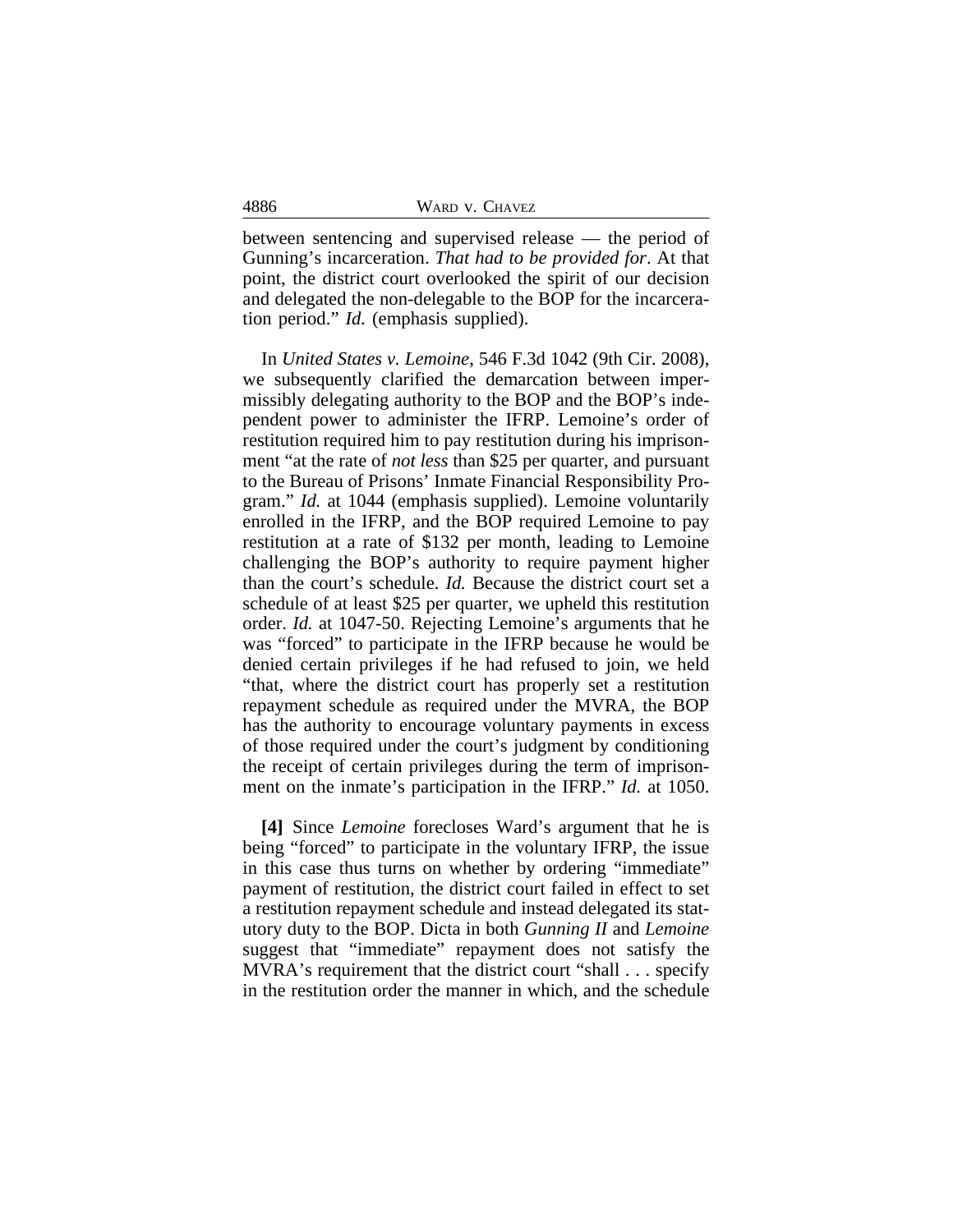| WARD V. CHAVEZ | 4887 |
|----------------|------|
|----------------|------|

according to which, the restitution is to be paid." 18 U.S.C. § 3664(f)(2). *Lemoine* noted that "[t]he First, Second, Third, Sixth, Eighth, Tenth, and Eleventh Circuits have all held that a district court must set a restitution repayment schedule, and those that have reached the issue have concluded, as we did in *Gunning II*, that a court may not simply order immediate payment and leave to the BOP the task of setting the actual schedule." 546 F.3d at 1048 n.4 (citations omitted).**<sup>2</sup>** Indeed, the sentencing court in Ward's case agreed, before it later dismissed Ward's petition for lack of jurisdiction.

The court is informed that, as in the present case, courts of this district have commonly imposed restitution "due immediately" as part of sentences where the defendant is committed to a term of imprisonment. The expectation has been that BOP and/or Probation will work out the details of payment. Pursuant to the foregoing discussion [of *Gunning I* and *II* and *Lemoine*], it is now apparent to the court that the usual form of imposition of restitution in this district constitutes an impermissible delegation of authority to either BOP or Probation.

# *United States v. Ward*, 2008 WL 5220959, at \*3.

The Government argues that *Gunning II* can be distinguished because the district court in that case ordered restitution to be paid according to the IFRP, impermissibly delegating the court's authority, whereas here the court did not explicitly order payment according to the IFRP. 401 F.3d at 1147. But given *Lemoine*, we cannot fairly limit *Gunning II*'s applicability to cases where the court explicitly orders participation in the IFRP. The order in *Lemoine* directed resti-

**<sup>2</sup>** In *Lemoine*, we also noted that, "[i]n contrast, the Fourth, Fifth, and Seventh Circuits have held that a judgment of conviction need not contain a schedule of restitution payments to be made during the period of incarceration." 546 F.3d at 1048 n.4 (citations omitted).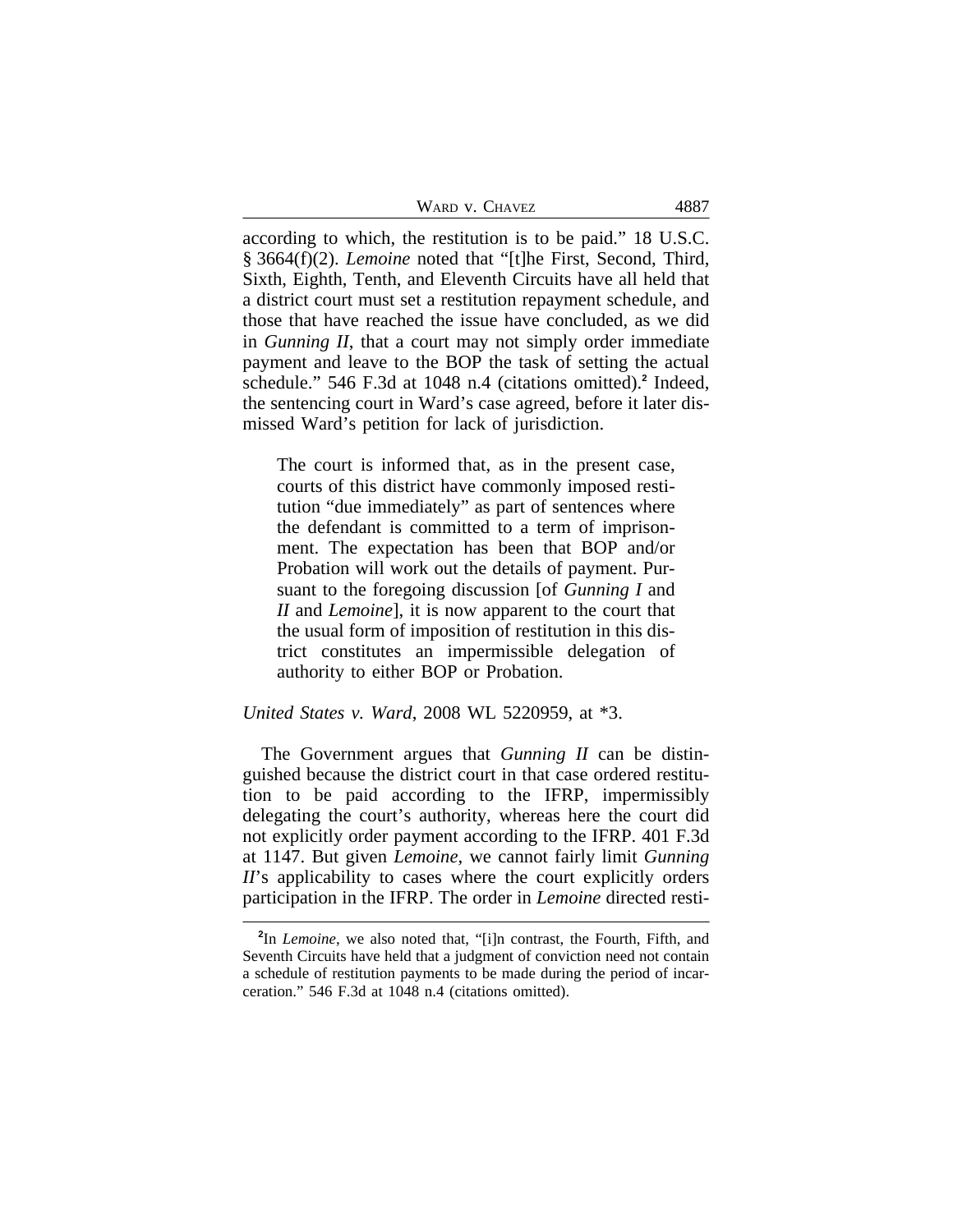|  |  | WARD V. CHAVEZ |
|--|--|----------------|
|--|--|----------------|

tution payment of at least \$25/quarter, to be paid "pursuant to" the IFRP, which the district court held "did not mandate" Lemoine's participation in the IFRP. 546 F.3d at 1044. In upholding this order, we relied on the "proper" setting of a restitution payment schedule by the district court (at least \$25/quarter) in holding that "the BOP has the authority to encourage voluntary payments in excess of those required under the court's judgment." *Id.* at 1050. Unless the district court sets a "proper" schedule, the order is not valid, regardless of whether it explicitly mandates participation in the IFRP.

This leads to the question of what a "proper" restitution order entails. The district court in this case held that a restitution order requiring payment "due immediately" is a valid order in compliance with the MVRA. *Ward v. Chavez*, No. CV-09-00246-PHX-GMS, 2009 WL 2753024, at \*6 (D. Ariz. Aug. 27, 2009).**<sup>3</sup>** Likewise, the Government argues that in *United States v. Martin*, we previously held that a restitution order requiring immediate payment is a valid order. *See United States v. Martin*, 278 F.3d 988, 1006 (9th Cir. 2002). *Martin*, however, is inapposite to this case, as we did not there address whether "immediate" payment of restitution delegated scheduling authority to the BOP or probation, but rather concluded that "[t]he court had before it information regarding

4888

**<sup>3</sup>**Because the district court found that Ward's petition for a writ of habeas corpus did not assert that the sentencing court erred in ordering immediate repayment it spent only a page addressing this argument, relying on *United States v. Young*, 533 F. Supp. 2d 1086, 1088 (D. Nev. 2007). *Young*, however, pre-dates *Lemoine* and is contrary to it to the extent it relies on Seventh Circuit authority that *Lemoine* disclaimed. *See Lemoine*, 546 F.3d at 1048 n.4 (citing *United States v. Sawyer*, 521 F.3d 792, 796 (7th Cir. 2008)). The district court seems to have taken an unduly narrow view of Ward's habeas petition, which explicitly states he is arguing that "The Bureau of Prisons (BOP) does not have a lawful order to collect restitution from the Petitioner while he is incarcerated." By contrast, in this appeal, both parties agree that whether the sentencing court improperly delegated its scheduling authority to the BOP is one of the issues presented.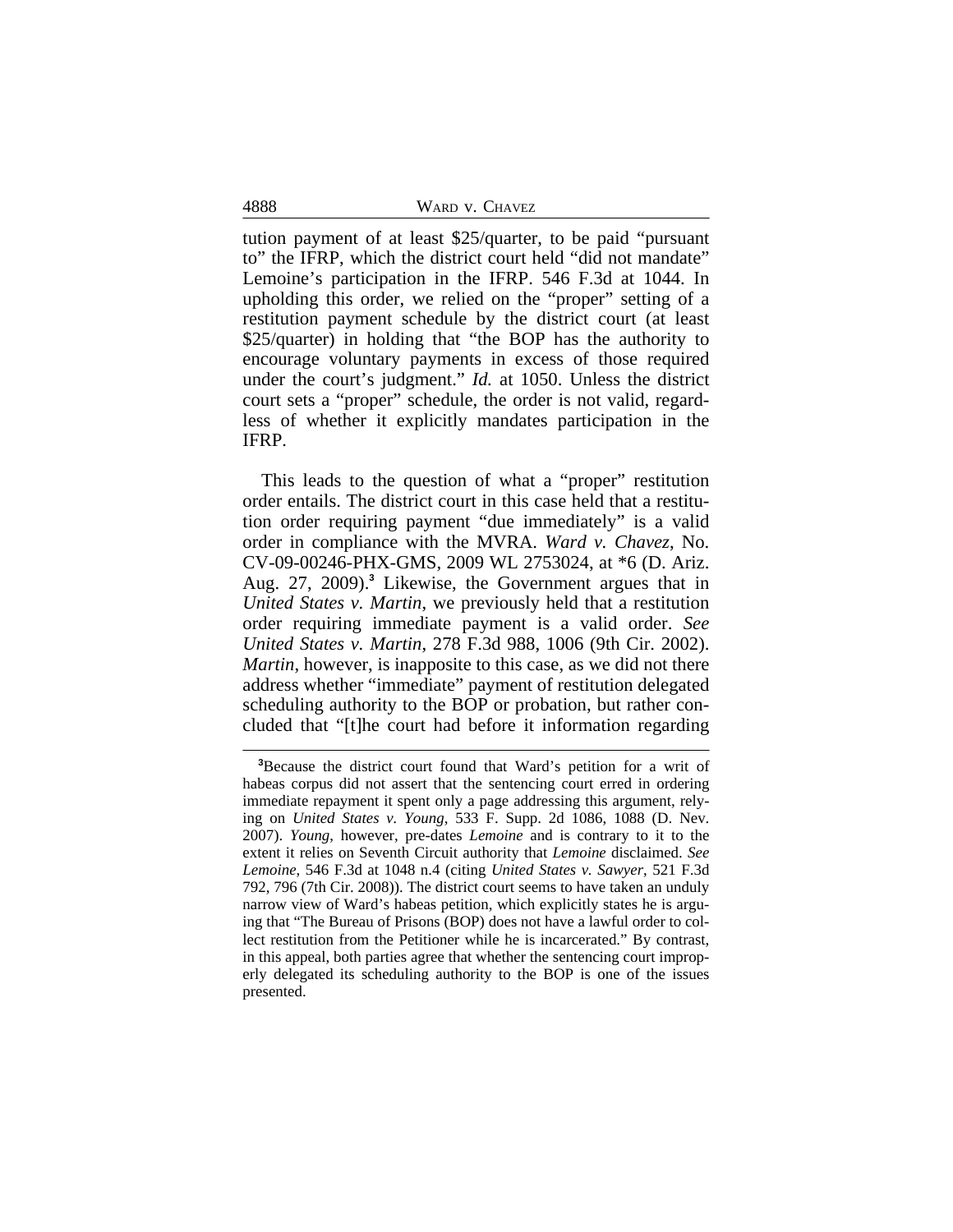WARD V. CHAVEZ 4889

Defendant's financial resources that it presumably considered and found insufficient to warrant periodic payments." *Id.* at 1006. In so holding, we found that the information available to the sentencing court was sufficient to discharge the court's responsibilities under the MVRA, including the requirement that the sentencing court consider the defendant's financial position in determining a restitution payment schedule. *See id.*; 18 U.S.C. § 3664(f)(2).

By contrast, the majority of our sister circuits to have considered the issue have concluded that where the defendant lacks the financial resources to make immediate payment, a sentencing court may not order immediate payment because it implicitly delegates to the BOP or the probation office the district court's obligation to schedule payment. For example, in *United States v. Prouty*, the Eleventh Circuit concluded that, since setting the payment schedule is a "core judicial function," a restitution schedule ordering "immediate" payment "with an informal understanding that the probation office shall set a repayment schedule" impermissibly delegated the district court's duty. *United States v. Prouty*, 303 F.3d 1249, 1254-55 (11th Cir. 2002), *cited with approval in Lemoine*, 546 F.3d at 1048 n.4. The Third Circuit, endorsing *Prouty*, has also taken the position that the district court may not simply order immediate payment of restitution with the expectation that the BOP or Probation will set the details of payment. *See United States v. Corley*, 500 F.3d 210, 225-27 (3d Cir. 2007), *vacated and remanded on other grounds by* 556 U.S. 303 (2009), *cited with approval in Lemoine*, 546 F.3d at 1048 n.4. The Third Circuit noted that since the "District Court apparently understood that Corley could not make immediate payment in full, it was required under  $\S 3664(f)(2)$ to set a different schedule of payments. . . . [O]rders directing 'immediate' payment under such circumstances are indistinguishable in principle from outright delegations of authority to the Bureau of Prisons." *Id.* at 226-27.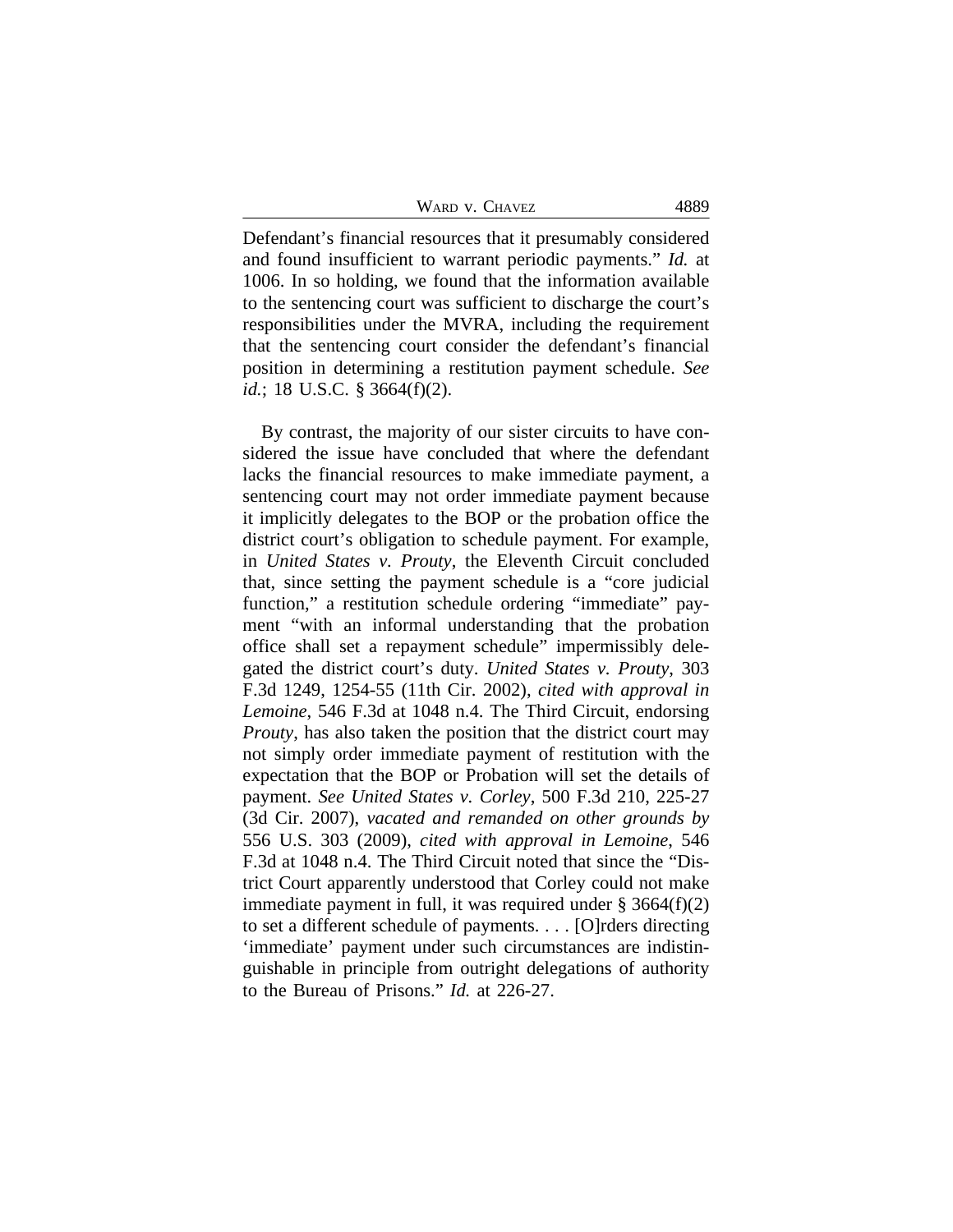#### 4890 WARD v. CHAVEZ

The Eighth Circuit also agrees. In *United States v. McGlothlin*, the district court ordered restitution payable "immediately," but refused to set a payment schedule at sentencing and instead said that he would "let the Bureau of Prisons tackle that problem." *United States v. McGlothlin*, 249 F.3d 783, 785 (8th Cir. 2001), *cited with approval in Lemoine*, 546 F.3d at 1048 n.4. The Court of Appeals reversed, holding that the district court could not leave to the BOP its statutory duty to set a payment schedule, and that the district court must set a "detailed payment schedule at sentencing." *Id.* Likewise, the Second Circuit in *United States v. Kinlock* rejected a restitution order that simply ordered payment "immediately," holding that "[w]hen restitution cannot be paid immediately, the sentencing court must set a schedule of payments for the terms of incarceration, supervised release, or probation." *United States v. Kinlock*, 174 F.3d 297, 301 (2d Cir. 1999), *cited with approval in Lemoine*, 546 F.3d at 1048 n.4.**<sup>4</sup>** Additionally, the First, Sixth, and Tenth Circuits have endorsed this approach, albeit, like *Lemoine*, in dicta or in factual circumstances not entirely similar to the instant case. *See United States v. Merric*, 166 F.3d 406, 409 (1st Cir. 1999); *United States v. Davis*, 306 F.3d 398, 426 (6th Cir. 2002); *United States v. Overholt*, 307 F.3d 1231, 1256 (10th Cir. 2002), *all cited with approval in Lemoine*, 546 F.3d at 1048 n.4. *But see United States v. Sawyer*, 521 F.3d 792, 796 (7th Cir. 2008) (concluding that court ordered payment schedules "need not, and as a rule should not, begin until after the defendant's release from prison," and that "[p]ayments until release should be handled through the [IFRP] rather than the court's auspices")*; United States v. Miller*, 406 F.3d 323 (5th Cir. 2005) (holding no error to order immediate payment where selling defendant's assets would cover majority of restitution,

**<sup>4</sup>***Kinlock* addressed a restitution order issued before Congress enacted the MVRA. But, as the Court of Appeals noted, the factors a court must consider in issuing a restitution order under the previous version of the statute and after the MVRA "are the same in either case." *Kinlock*, 174 F.3d at 299 n.2.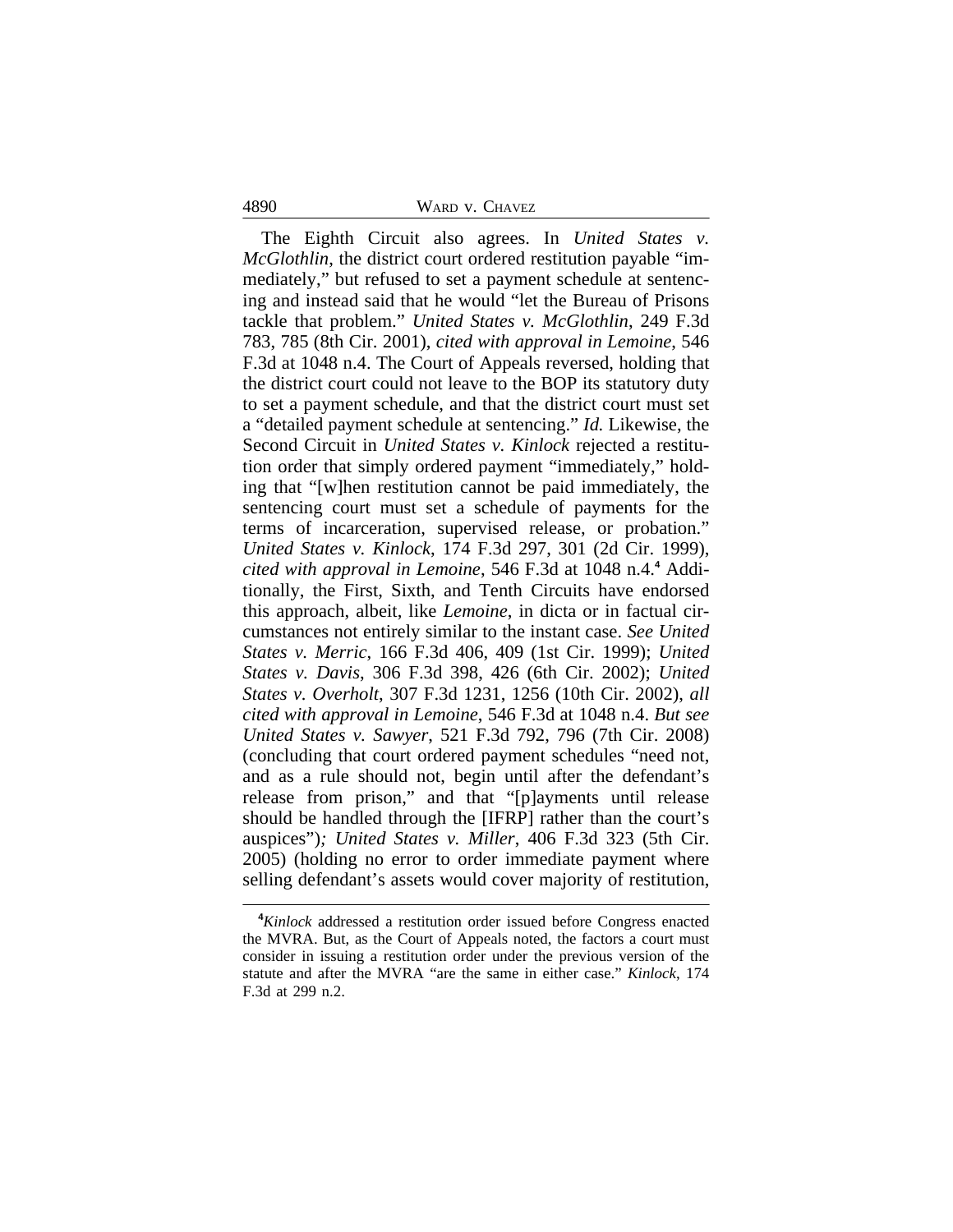| WARD V. CHAVEZ | 4891 |
|----------------|------|
|----------------|------|

followed by monthly schedule after release from prison); *United States v. Dawkins*, 202 F.3d 711, 716 (4th Cir. 2000) (upholding district court's decision to order restitution payment pursuant to IFRP while incarcerated).

**[5]** Where, as in *Martin*, the court determines that the defendant's financial resources are sufficient such that periodic payments are unwarranted, there is no other entity the court delegates its responsibility to in ordering that restitution should be paid immediately, and that restitution order is not unlawful. But where the defendant has insufficient financial resources to make immediate repayment, the district court not BOP, not Probation — must set a repayment schedule in the judgment of conviction in order to discharge its responsibilities under the MVRA.

**[6]** Further, where the court has not even considered the defendant's financial position and simply orders "immediate" payment, "[t]he expectation has been that BOP and/or Probation will work out the details of payment." *United States v. Ward*, No. CR 02-5231 AWI, 2008 WL 5220959, at \*3; *see also Prouty*, 303 F.3d at 1254-55 (holding immediate repayment implicitly delegates such authority). This is insufficient under the MVRA, which directs that the district court "shall . . . specify in the restitution order . . . the schedule according to which[ ] the restitution is to be paid, in consideration of" the defendant's financial circumstances. 18 U.S.C. § 3664(f)(2). Ordering "immediate" payment when the sentencing court does not know whether it is possible for the defendant to make immediate payment and instead leaving it to the BOP to "work out the details" does not "specify" the schedule of payment "in consideration of" the defendant's financial circumstances. It is true, as the dissent notes, that under 18 U.S.C. § 3572 the default payment option for restitution is immediate repayment, unless the court orders periodic payment in "the interest of justice." Dissent at 4901-02; *see Martin*, 278 F.3d at 1006 (describing it as the "general rule"). But section 3572 is modified here by section 3664, which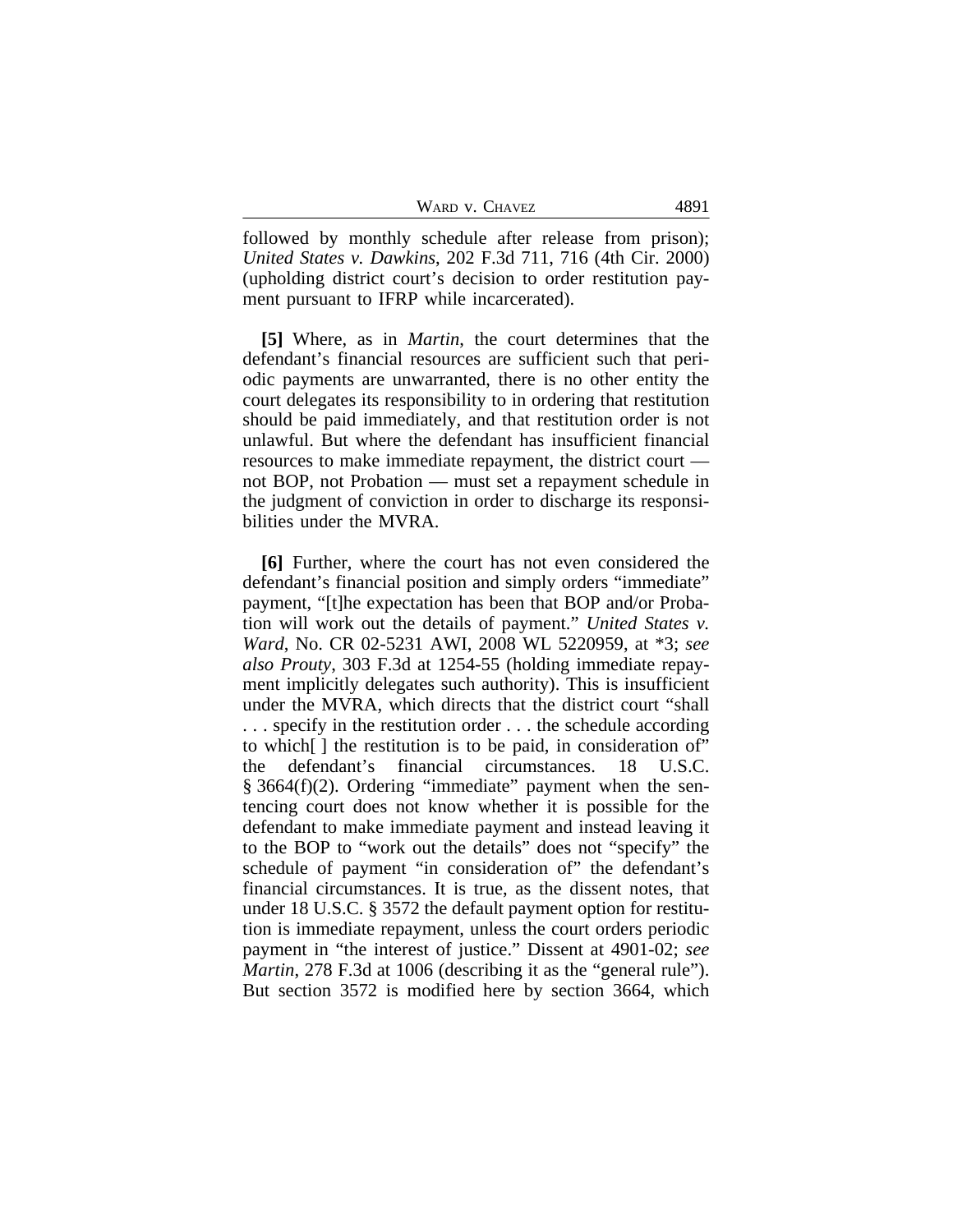4892 WARD v. CHAVEZ

applies specifically to a mandatory restitution order imposed under the MVRA, and which mandates that the district court specify the payment schedule in the restitution order "*in consideration of*" the defendant's financial circumstances. 18 U.S.C. § 3664 (emphasis supplied). It is here that the sentencing court's order failed — as the sentencing court itself subsequently acknowledged — by simply setting "immediate" payment and leaving it to the BOP to "work out the details." *United States v. Ward*, 2008 WL 5220959, at \*3.

**[7]** For a restitution order to be lawful, therefore, § 3664 requires that the district court set a schedule in consideration of the defendant's financial resources. If the court considers the defendant's financial resources and concludes that periodic payments are unwarranted "in the interest of justice," the order is lawful, as we concluded in *Martin*. If, however, the district court simply orders immediate repayment and leaves it to another agency, like the BOP, to actually set the payment schedule that the statute obligates the court to determine, that order is unlawful, as the district court has abdicated in its duty to set the schedule "in consideration of" the financial circumstances of the defendant. The dissent argues that the record does not demonstrate that the sentencing court failed to consider Ward's financial circumstances in ordering that restitution of approximately \$29,000 be paid immediately. Dissent at 4902-03. We disagree. Here, the sentencing court acknowledged that, in Ward's case (and in others before that court), it had ordered immediate payment of restitution, with the expectation that the BOP would "work out the details of payment." *United States v. Ward*, 2008 WL 5220959, at \*3. The court concluded that pursuant to the *Gunning* cases and *Lemoine* its "usual practice" constituted an impermissible delegation to the BOP. *Id.* The court then ordered the BOP to cease collecting restitution payments, *id.* at \*4, before later vacating that order for lack of jurisdiction. *United States v. Ward*, 2009 WL 160690. We think it is clear that the district court acknowledged it had set the order of "immediate payment" without regard to the defendant's financial circumstances, and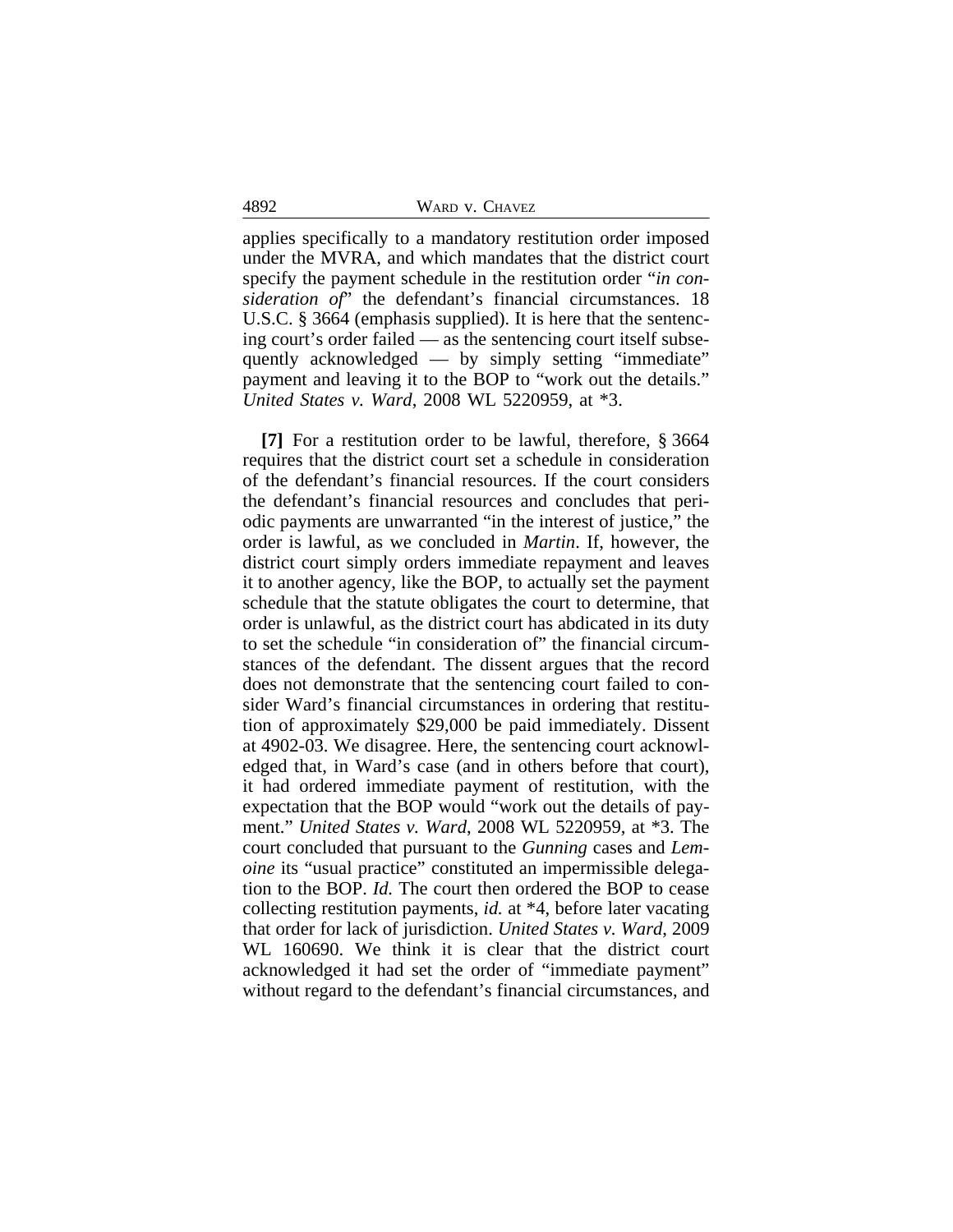| WARD V. CHAVEZ | 4893 |
|----------------|------|
|----------------|------|

left it to the BOP to take those circumstances into account in "work[ing] out the details." It appears to us unreasonable to read the sentencing court's opinion, and yet conclude, as the dissent does, that whether the sentencing court considered the defendant's financial circumstances is not in the record, and further "assume" that the district court set the schedule of paying \$29,000 immediately "in consideration of" Ward's financial circumstances. Dissent at 4899-4900, 4902-03; *see also Trigueros v. Adams*, 658 F.3d 983, 987 (9th Cir. 2011) (taking judicial notice of state court documents that were "directly related" to the habeas petition presented (quoting *United States ex rel. Robinson Rancheria Citizens Council v. Borneo, Inc.*, 971 F.2d 244, 248 (9th Cir. 1992))).**<sup>5</sup>**

The dissent also argues that this is not a "delegation" of the sentencing court's responsibility to set a schedule, since the Government does not have judicial imprimatur to set a *schedule* that the district court is required to enforce, but must instead move for *sanctions* when the defendant defaults by failing to make immediate payment of the entire restitution amount. Dissent at 4903-04, 4910-12; *see also Sawyer*, 546 F.3d at 794-96. But that a schedule set by the BOP is not legally binding under the MVRA does not address the *district court's* failure to fulfill its MVRA obligations by leaving it to the BOP to "work out the details." The BOP may move for sanctions, or it may instead choose to set an informal sched-

**<sup>5</sup>**The dissent also argues that the issue of what the sentencing court considered is not properly before us, and has been waived by the petitioner. Dissent at 4895-99. We disagree. The petition argues that the BOP does not have a lawful restitution order that gives it the authority to collect restitution from the petitioner. Whether the restitution order is lawful depends on whether or not the sentencing court that issued the order complied with the MVRA. The dissent's approach of considering whether the restitution order complied with only some of the MVRA's requirements, such as specifying the manner of payment, *see* Dissent at 4902, but not others, such as whether the sentencing court set a payment schedule in consideration of the defendant's financial position, seems to us inconsistent. 18 U.S.C. § 3664(f)(2).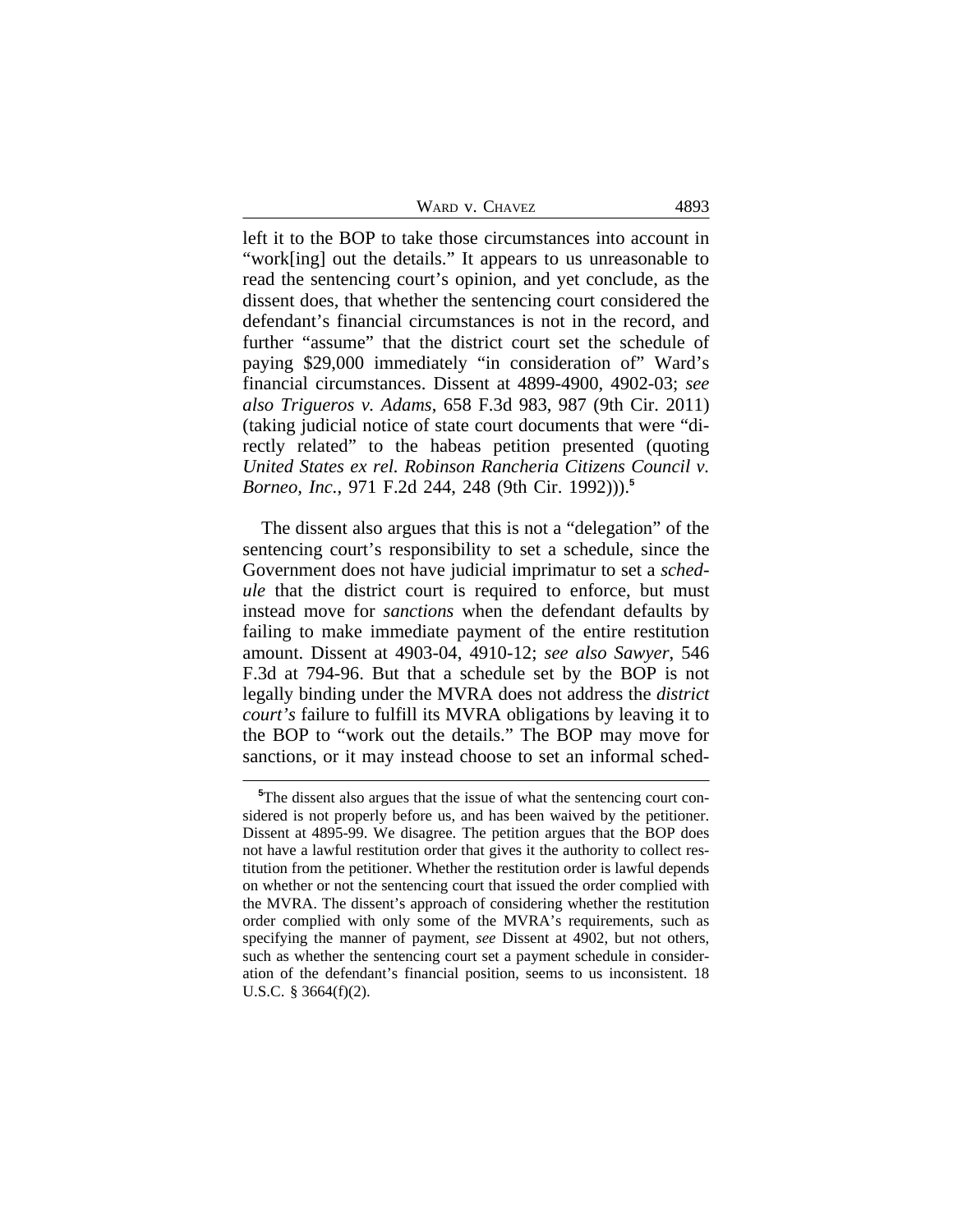4894 WARD v. CHAVEZ

ule, holding the threat of sanctions over the defendant. That power to enforce gives the BOP the power to dictate the terms of the defendant's payment of the restitution order. It is expressly contrary to the MVRA's direction that the district court "shall," in the judgment of conviction, set the payment schedule "in consideration of" the defendant's financial circumstances to simply order immediate payment. *See also Corley*, 500 F.3d at 226 (comparing MVRA with its predecessor, the Victim and Witness Protection Act of 1982, and noting that, unlike the VWPA, the MVRA requires the district court to specify the payment schedule in the judgment). As our sister circuits have explained, this implicit delegation of authority is "indistinguishable" from an explicit order directing the BOP to set the schedule. *Id.* at 226-27 (citing *Prouty*, 303 F.3d at 1255).

**[8]** Accordingly, because the sentencing court in Ward's case did not set forth a proper payment schedule in the restitution order, that order is unlawful, and the BOP therefore lacks the authority to collect restitution payments from Ward through the IFRP. *See, e.g.*, *Ybarra v. Smith*, No. CV-09- 1447-PHX-DGC (JRI), 2010 U.S. Dist. LEXIS 135695, at \*5- 6 (D. Ariz. Dec. 20, 2010) ("Without a proper order, the BOP does not have the authority to require a schedule of restitution payments collected while Petitioner is participating in the IFRP." (internal quotation marks and citation omitted)).**<sup>6</sup>**

<sup>&</sup>lt;sup>6</sup>The dissent argues that because petitioner failed to directly appeal his sentence and challenge the legality of the restitution order on that appeal, he has waived his right to make his argument — that the BOP lacks the ability to collect restitution payments because the restitution order is unlawful — through a section 2241 petition. Dissent at 4896-97. The Government, however, never raised this objection at either the district court or appellate court level, and any such procedural objection has been waived. *See Trest v. Cain*, 522 U.S. 87, 89 (1997) (holding procedural default is a defense that state is obligated to raise, is waived by failure to assert, and is not jurisdictional requirement that must be considered *sua sponte*); *Francis v. Rison*, 894 F.2d 353, 355 (9th Cir. 1990) (holding the Government waived procedural default defense that it failed to raise, despite the Government's asserting failure to exhaust argument).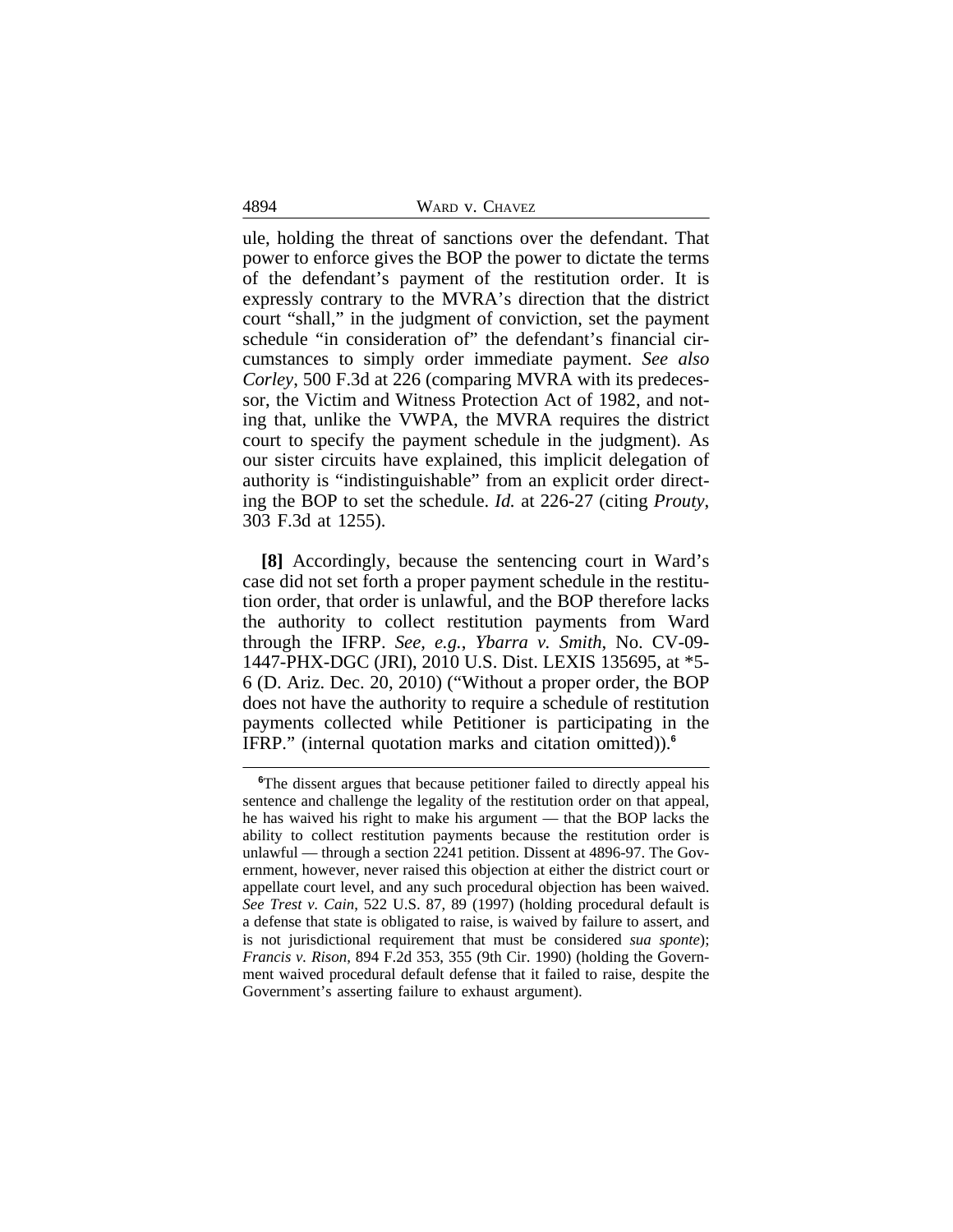|  | WARD V. CHAVEZ |
|--|----------------|
|  |                |

#### **CONCLUSION**

In sum, we find that a sentencing court must consider the defendant's financial resources in setting a restitution payment schedule, and, if the defendant is unable to pay restitution immediately, the court cannot simply order "immediate" repayment and leave the details of the actual payment schedule to the BOP or Probation. Applying that standard to this case, we find that the restitution order against petitioner Ward impermissibly delegates to the BOP the court's obligation to set a payment schedule, and therefore, that the BOP lacks the authority to collect restitution payments from the petitioner. Accordingly, we reverse the district court's ruling and remand to the district court for further proceedings consistent with this opinion.

# **REVERSED and REMANDED.**

WALLACE, Senior Circuit Judge, dissenting:

The majority holds that a district court impermissibly delegates its authority to set a payment schedule under the Mandatory Victims Restitution Act (MVRA) if it orders immediate payment without considering the defendant's financial condition. In so holding, the majority has volunteered to address an issue which is not before us. Ward waived that issue by failing to raise it in a direct appeal from his sentence. Furthermore, he did not argue either to the district court or to us that the sentencing court failed to consider his financial condition.

Despite Ward's double waiver, and without an evidentiary record, the majority finds, as a matter of fact, that the judge who sentenced Ward in the Eastern District of California failed to consider the factors relevant to Ward's ability to pay restitution. I disagree with the majority's factual finding, which is improper on review of a denial of a petition for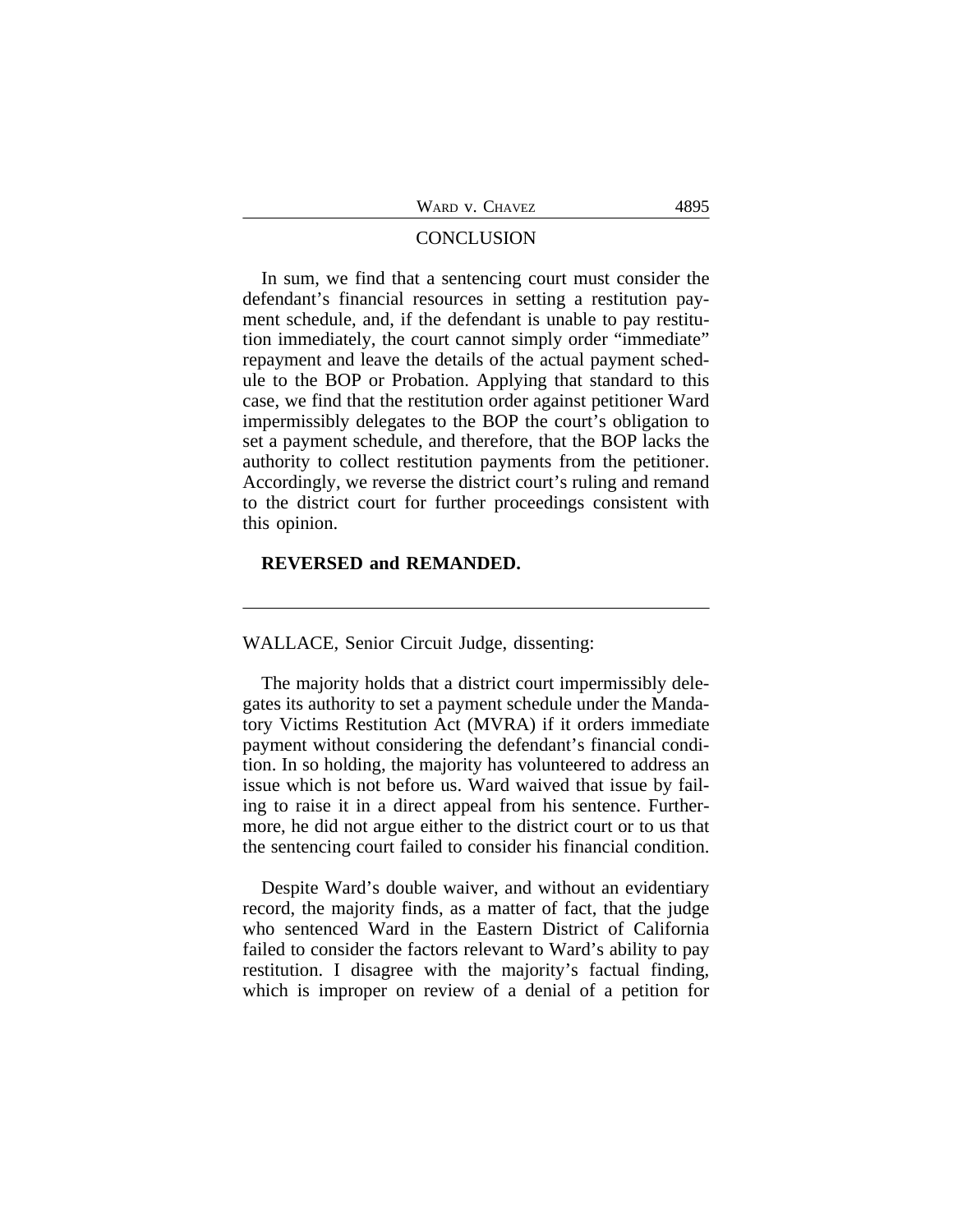| 4896<br>WARD V. CHAVEZ |  |
|------------------------|--|
|------------------------|--|

habeas corpus filed in the District of Arizona. Furthermore, even assuming that the sentencing court did fail to consider those factors, I disagree with the majority's erroneous legal conclusion that such an error somehow delegated the sentencing court's authority to the Bureau of Prisons (BOP).

For all of these reasons, I cannot join the majority opinion. There is nothing in the restitution order that delegates to the BOP the sentencing court's authority to set a payment schedule. Therefore, I would affirm the Arizona district court. I dissent.

I.

Ward did not argue to the court from which this appeal comes to us (the District Court for the District of Arizona) or to us that the judge who sentenced him in the Eastern District of California entered the restitution order without first considering his financial condition. Even if he had, we would have required him to demonstrate why we should consider such a claim when it was not raised on direct appeal from the California district court. In *Stone v. Powell*, the Supreme Court explained:

The writ of habeas corpus and its federal counterpart, 28 U.S.C. § 2255, will not be allowed to do service for an appeal. For this reason, nonconstitutional claims that could have been raised on appeal, but were not, may not be asserted in collateral proceedings. Even those nonconstitutional claims that could not have been asserted on direct appeal can be raised on collateral review only if the alleged error constituted a fundamental defect which inherently results in a complete miscarriage of justice.

428 U.S. 465, 477 n.10 (1976) (internal citations and punctuation omitted).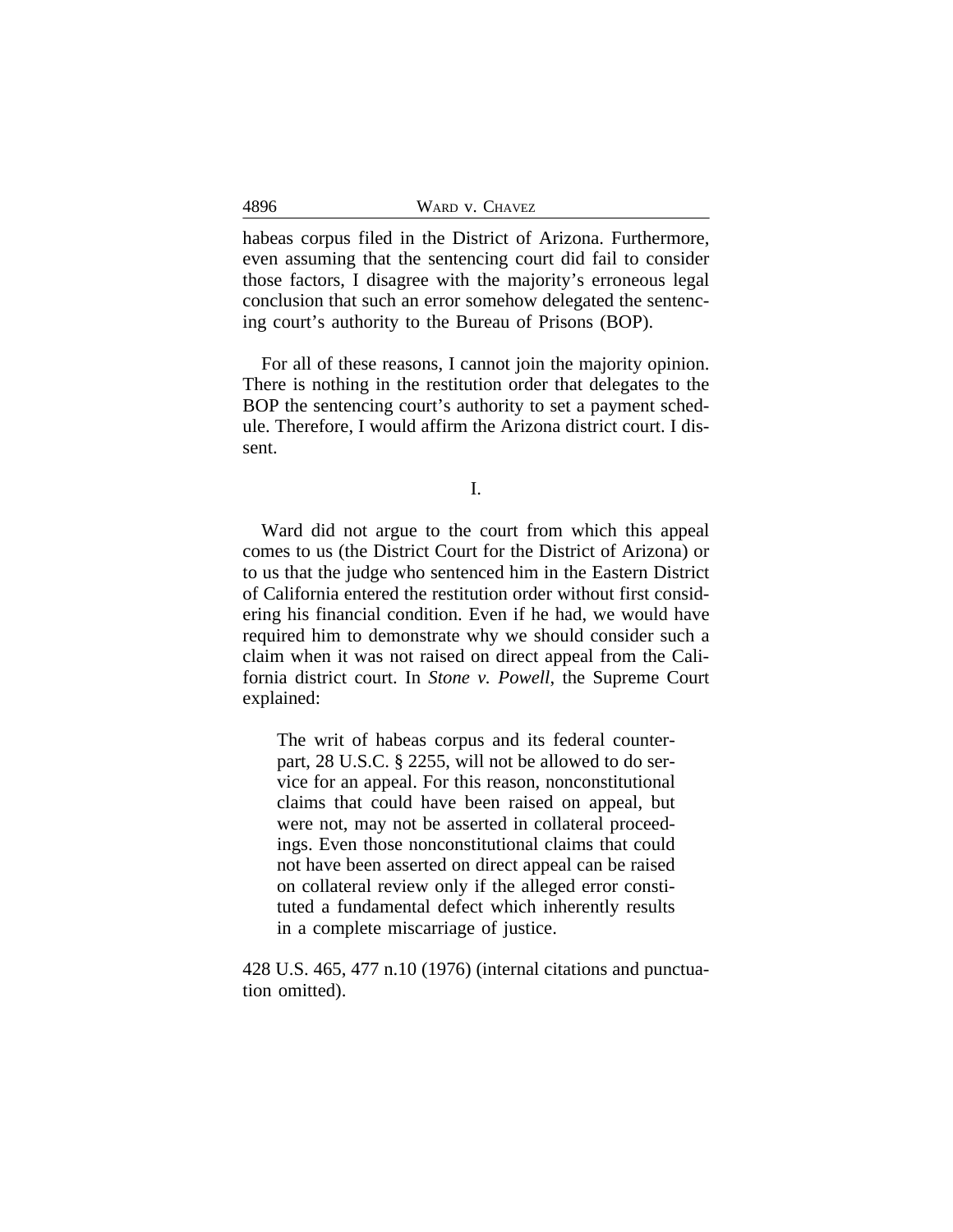| WARD V. CHAVEZ | 4897 |
|----------------|------|
|----------------|------|

A claim that the California sentencing court failed to consider statutory factors would certainly have been available to Ward during his direct review process. If a mistake had been made, such misapplication of the statute could have been made due to error that did not constitute a constitutional violation. Therefore, if Ward had claimed in his petition for habeas corpus that the California sentencing judge failed to consider the statutory factors, the Arizona district court would likely have denied the claim as waived, and we likely would have affirmed that decision.

Ward, however, did not make that claim. The Arizona court did not have to reject it, and we do not have to affirm the rejection. Instead, we can treat that claim the same way Ward has treated it: as if it does not exist. The majority, however, digs that claim up sua sponte, despite its obvious waiver.

# II.

Not only does the majority decide an issue that Ward waived by not raising it on direct appeal from the California court, it decides that issue after Ward again waived it on this appeal. We normally do not consider issues that were not presented to the trial court. *See, e.g.*, *Raich v. Gonzales*, 500 F.3d 850, 868 (9th Cir. 2007) ("It is a long-standing rule in the Ninth Circuit that, generally, 'we will not consider arguments that are raised for the first time on appeal.' " (quoting *Smith v. Marsh*, 194 F.3d 1045, 1052 (9th Cir. 1999))). That rule is compounded by our ordinary practice of refusing to consider issues that are not raised in the opening brief. *See, e.g.*, *United States v. Ullah*, 976 F.2d 509, 514 (9th Cir. 1992) ("We will not ordinarily consider matters on appeal that are not specifically and distinctly argued in appellant's opening brief." (internal quotation marks omitted)). While those rules are subject to certain exceptions, I am not aware of any court that considers issues that were not even raised in the reply brief or (at the last opportunity) at oral argument.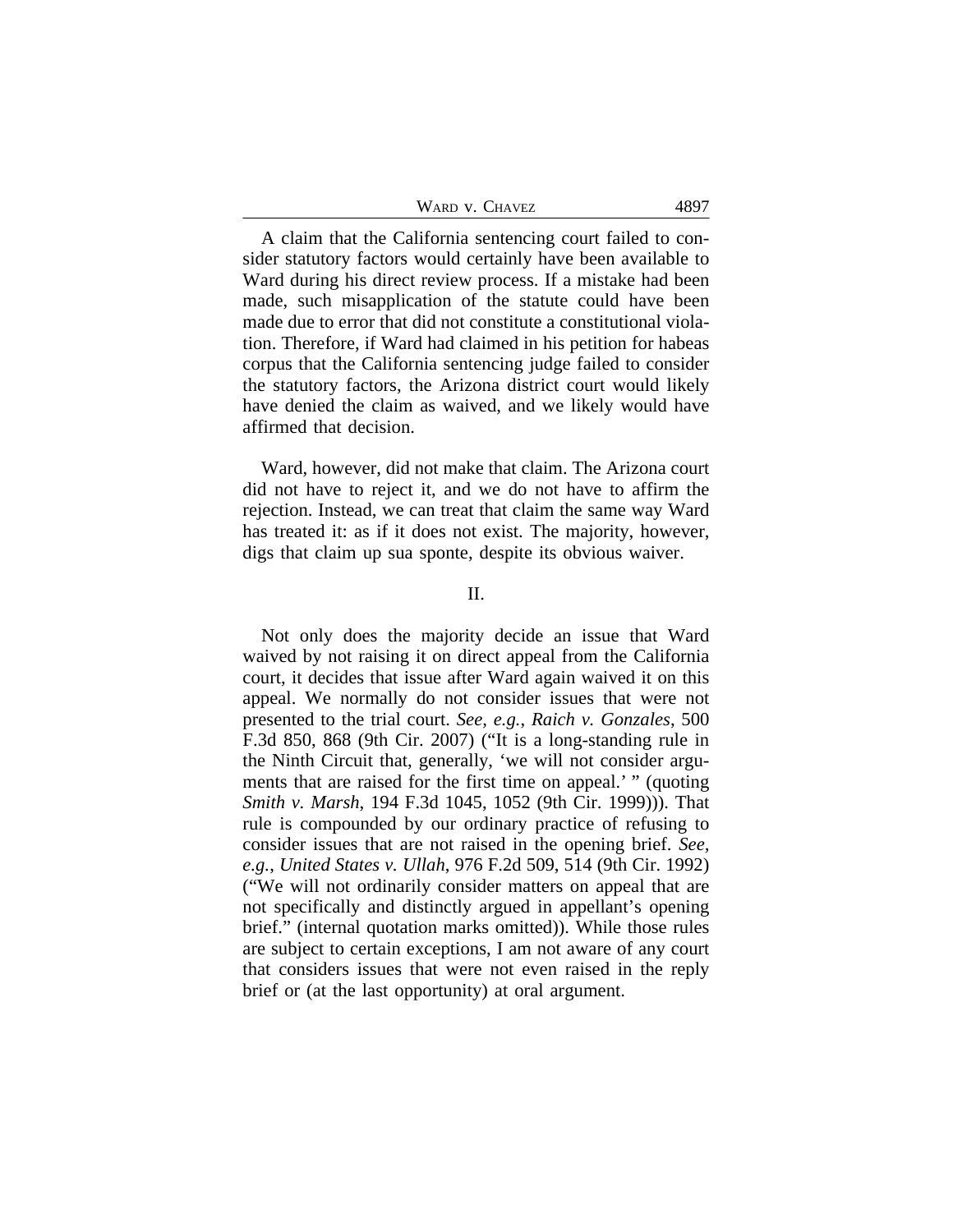4898

In fact, the first question put to Ward's counsel at oral argument (by Judge Rakoff) was: "On the factual question, was, and I'm not sure this relates to exhaustion, but was there any finding or any indication that he couldn't pay this money immediately if he had actually been forced to do that?" Counsel responded: "Well Judge, what you're asking about is an issue that relates to the trial court, the original trial court's, findings. I did not have that record available to me and I do not know the answer to that question." Counsel went on to speculate,

It appears to me from the sentencing order that the trial judge did not consider that question, because, of course, he's required to take into account a number of those factors, including that one, and there's no reference in the sentencing order or anything else in the record for this case that I've seen that would indicate that the trial judge did that. You know, based on some other things we know about Mr. Ward, I think it's unlikely that he was going to pay a restitution award in the amount of—

Judge Rakoff interjected, "I think everyone would agree that it's unlikely but I just wondered if there was anything in the record on that." Counsel responded, "Not to my knowledge, your honor."

Thus, Ward did not just fail to raise an argument that the California sentencing court did not consider the statutory factors; his attorney expressly declined to make that argument. While counsel was willing to speculate on how those factors might have weighed, he conceded that the record upon which Ward's appeal from the Arizona court was based did not include that information.

Nevertheless, in spite of the lack of an evidentiary record, the majority finds, as a matter of fact, that "it is clear that the district court acknowledged it had set the order of 'immediate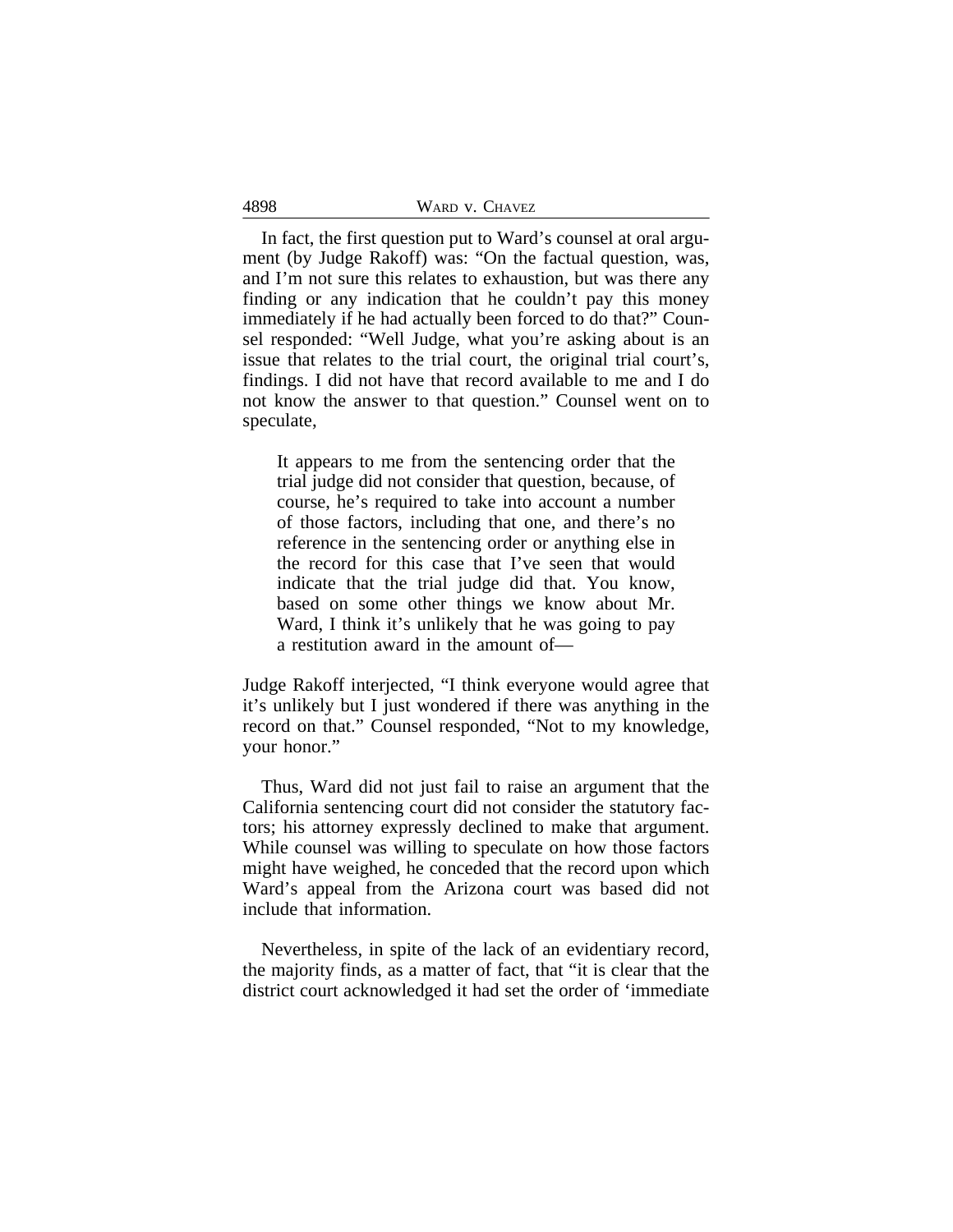| Ward v. Chavez |  |
|----------------|--|
|----------------|--|

payment' without regard to the defendant's financial circumstances." Op. at 4892. The majority makes this finding by taking judicial notice of statements by the California sentencing judge in an order (vacated on reconsideration for lack of jurisdiction) granting a motion to set aside the judgment. Op. at 4892-93. Ward did not request judicial notice of the California sentencing court's vacated order. But even if judicial notice were proper, I do not believe the judge's statements in that order conclusive. The sentencing judge stated that courts in the Eastern District of California had commonly imposed restitution due immediately with the expectation that BOP and/or Probation would work out the details of payment. *United States v. Ward*, No. CR 02-5231 AWI, 2008 WL 5220959, at \*3 (E.D. Cal. Dec. 12, 2008). But the judge did not declare that, in Ward's case, he received no presentence report with information relating to his financial condition or that he ignored such information. As Ward's counsel conceded at oral argument, that information is not part of the record on the appeal before us.

We are a court of review. We often review findings of fact made by lower courts, but it is not our job to find the facts ourselves. The majority's decision to plow ahead with this waived issue, in the face of a concededly insufficient record, is as unwise as it is unprecedented. Because the question of whether the sentencing court in California considered factors relevant to Ward's financial condition is not before us, I would assume that the sentencing judge was provided with information regarding those factors and considered it. *Cf. United States v. Martin*, 278 F.3d 988, 1006 (9th Cir. 2002) (district court did not err in ordering immediate payment of 4.5 million dollars in restitution when the court "had before it information regarding Defendant's financial resources that it presumably considered and found insufficient to warrant periodic payments"). Employing that assumption, I would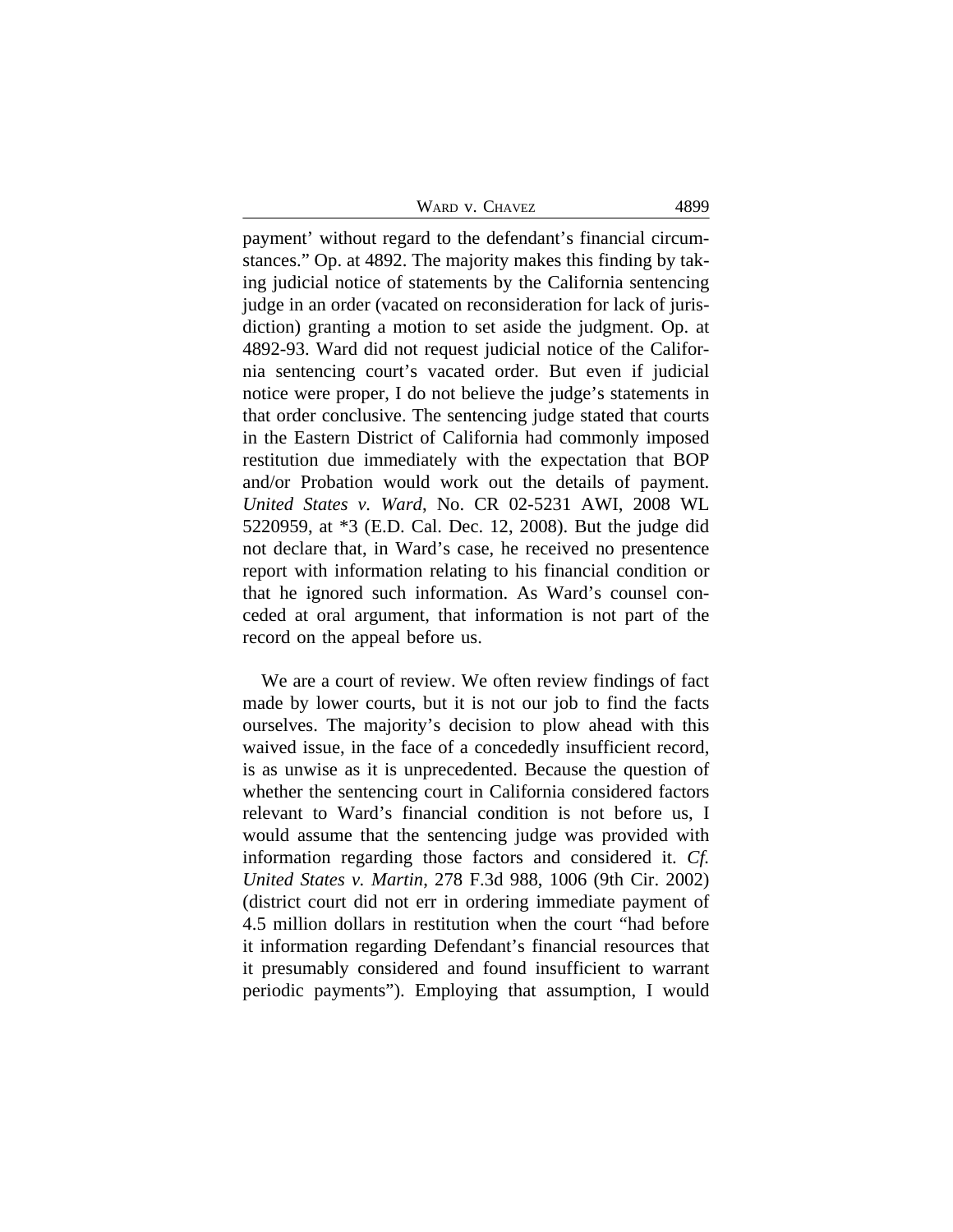decide the question that Ward actually raised, and not attempt to circumvent our normal appellate process.**<sup>1</sup>**

# III.

The question Ward actually raised and the one we must consider is whether the California sentencing court improperly delegated to the BOP its authority to impose a payment schedule. I do not dispute that an attempt to delegate a district court's responsibilities under the MVRA is improper. The question is whether the California district court's order actually did so. The answer to that question is simple. It did not.

The MVRA requires sentencing courts to order defendants convicted of certain crimes to pay restitution to victims. 18 U.S.C. § 3663A. It provides:

Upon determination of the amount of restitution owed to each victim, the court shall, pursuant to section 3572, specify in the restitution order the manner in which, and the schedule according to which, the restitution is to be paid, in consideration of—

(A) the financial resources and other

**<sup>1</sup>**The majority accuses me of considering only some of the MVRA's requirements but not others. Op. at 4893 n.5. But that is not my position. I am not ignoring the requirements of the MVRA. I am simply assuming that those requirements which Ward never challenged were satisfied. As Ward concedes, the record on this habeas corpus petition is silent as to whether the sentencing court failed to satisfy those requirements. The majority also attributes to me the position that Ward waived his right to argue in a section 2241 petition "that the BOP lacks the ability to collect restitution payments because the restitution order is unlawful." Op. at 4894 n.6. But again, that is not my argument. My position is that Ward waived his right to argue that the sentencing court failed to consider his financial condition. The majority's assertion that it is the government that waived any objection to arguments that are nowhere to be found in the record is ironic, to say the least.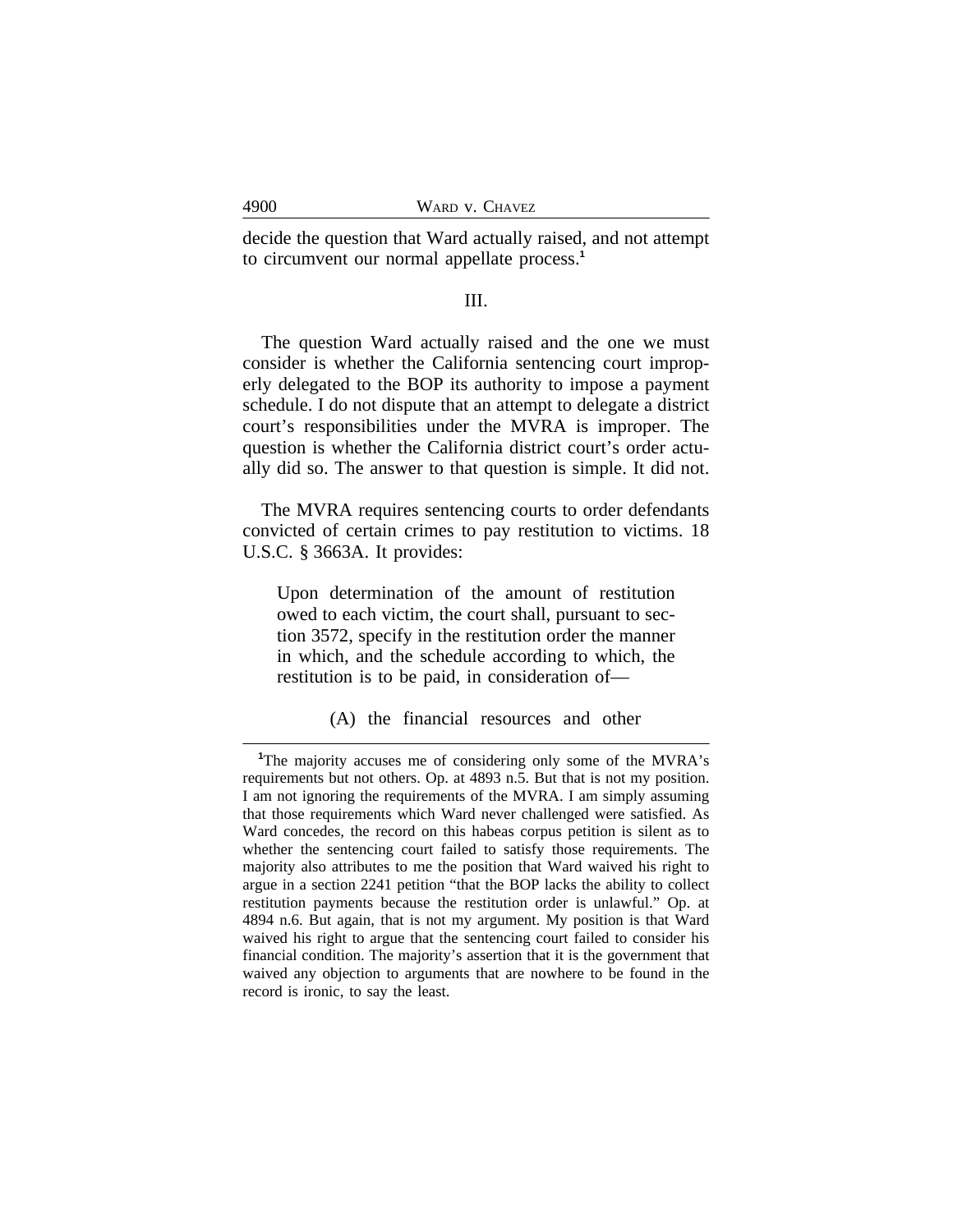assets of the defendant, including whether any of these assets are jointly controlled;

(B) projected earnings and other income of the defendant; and

(C) any financial obligations of the defendant; including obligations to dependents.

18 U.S.C. § 3664(f)(2). Section 3572, in turn, provides:

(1) A person sentenced to pay  $\dots$  restitution  $\dots$ shall make such payment immediately, unless, in the interest of justice, the court provides for payment on a date certain or in installments. If the court provides for payment in installments, the installments shall be in equal monthly payments over the period provided by the court, unless the court establishes another schedule.

(2) If [the restitution order] permits other than immediate payment, the length of time over which scheduled payments will be made shall be set by the court, but shall be the shortest time in which full payment can reasonably be made.

18 U.S.C. § 3572(d). Finally, 18 U.S.C. § 3664(f)(3) provides:

(A) A restitution order *may* direct the defendant to make a single, lump-sum payment, partial payments at specified intervals, in-kind payments, or a combination of payments at specified intervals and in-kind payments.

(B) A restitution order *may* direct the defendant to make nominal periodic payments if the court finds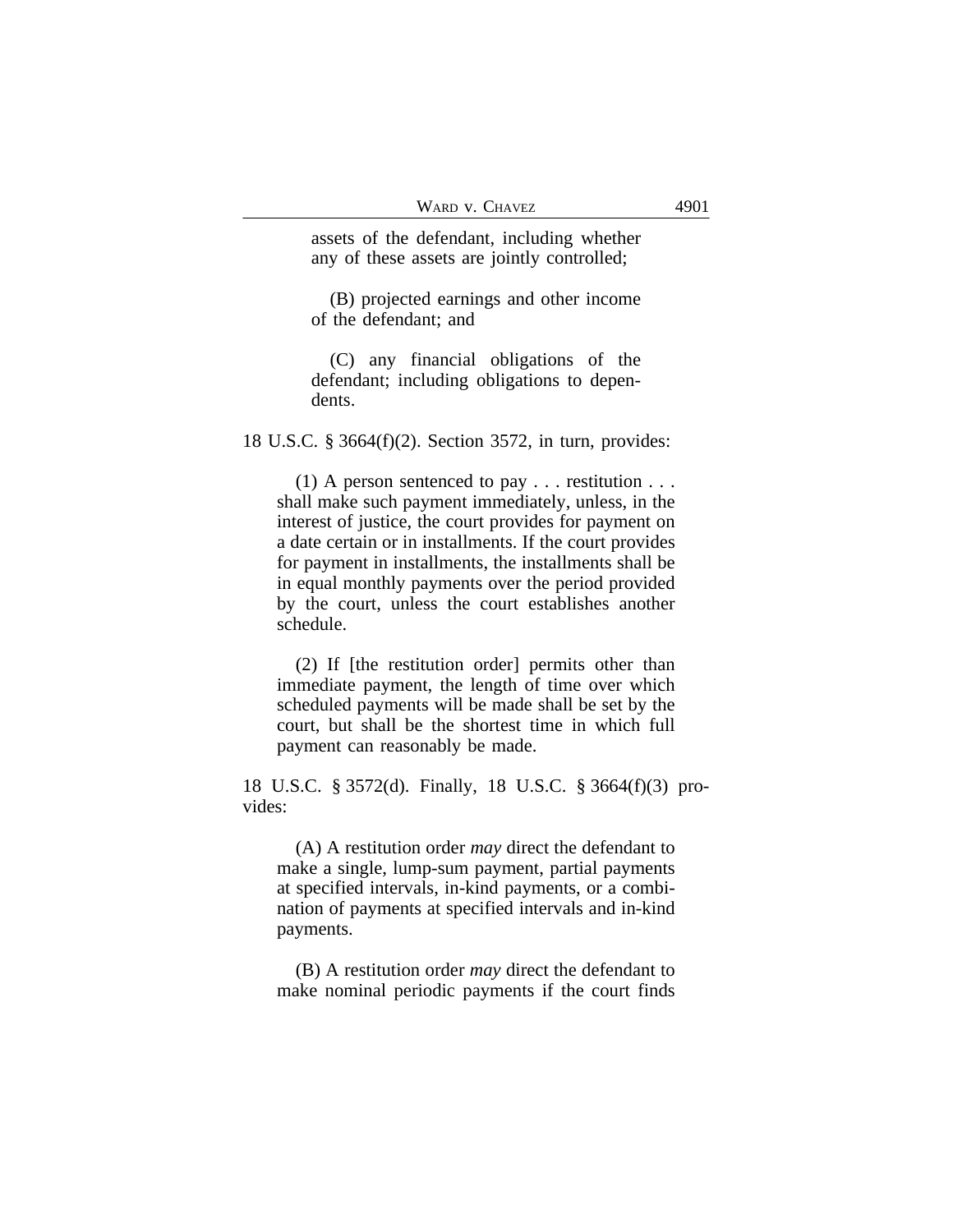from facts on the record that the economic circumstances of the defendant do not allow the payment of any amount of a restitution order, and do not allow for the payment of the full amount of a restitution order in the foreseeable future under any reasonable schedule of payments.

(emphasis added). Thus, the MVRA requires the district court to consider factors relevant to the defendant's ability to pay and to state in its order how and when restitution should be paid. Section 3664(f)(2). But the decision of how (in cash or in kind) and when (immediately, on a date certain, or at specified intervals) the restitution should be paid is committed to the district court's discretion. Section 3664(f)(3). The presumptive method for payment is in cash and the presumptive schedule for payment is immediate. Section 3664(f)(2) (incorporating § 3572(d)). The statute does not require the court to explain in the order its reasons for adopting a particular manner of, or schedule for, payment. In addition, since the default rule is to order immediate payment, the defendant bears the burden of demonstrating that the interests of justice would be served by establishing an installment schedule or by delaying payment in full until a date certain. *Id.*

On its face, the restitution order satisfies the MVRA. By ordering Ward to pay the restitution immediately, the sentencing court "specif[ied] in the restitution order the manner in which, and the schedule according to which" Ward's restitution was to be paid. *See* 18 U.S.C. § 3664(f)(2). In other words, the court ordered Ward to pay restitution in a particular manner (i.e., in cash), and according to a particular schedule (i.e., immediately). Because the statute does not require the court to specify in the order its reasons for ordering a particular manner of payment or a particular payment schedule, we cannot tell from the order whether the California sentencing court satisfied its responsibility to consider factors relating to Ward's financial condition. Since Ward does not argue that he urged the sentencing court to impose an installment sched-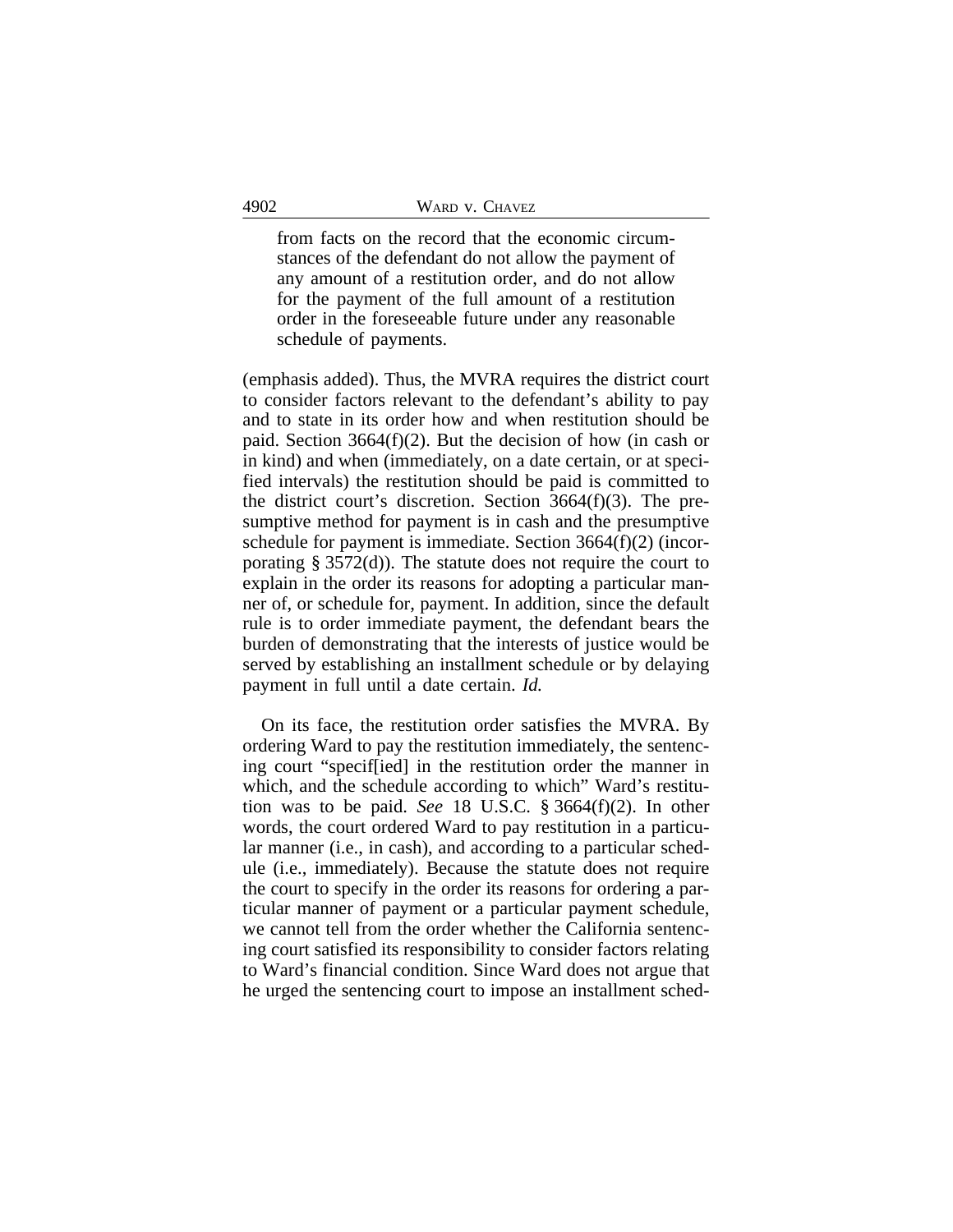|  | Ward v. Chavez |  |
|--|----------------|--|
|--|----------------|--|

ule in the interests of justice or that the sentencing court failed to consider the factors relating to his financial condition, we can properly assume that the sentencing court did consider those factors. The result, based on the record before us, is that the order complies with the statutory requirements. This, of course, assumes that the Arizona district court can even reach the California district court issue based on collateral habeas corpus jurisdiction.

Furthermore, and regardless of whether the court considered all the factors it was bound to consider, the restitution order does not delegate the judicial authority to impose a payment schedule to the BOP or to anyone else. Webster's Dictionary defines the verb form of the word "delegate" as "to entrust to another: TRANSFER, ASSIGN, COMMIT <power *delegated* by the people to the legislature> <one may [delegate] one's authority to a competent assistant>." Webster's Third New International Dictionary of the English Language Unabridged (1986). Similarly, Black's Law Dictionary states, "[a]s a verb, ["delegate"] means to transfer authority from one person to another; to empower one to perform a task in behalf of another, *e.g.*, a landlord may delegate his agent to collect rents." Black's Law Dictionary 426 (6th ed. 1990). Thus, a court delegates its authority if it gives another body authority to perform some task that is committed to the court. Under our precedents, a sentencing court impermissibly delegates its authority to impose a restitution payment schedule if it requires a defendant to submit to a payment schedule imposed by another body. *See United States v. Gunning (Gunning I)*, 339 F.3d 948, 950 (9th Cir. 2003) (construing order that defendant pay restitution "as directed by a U.S. probation officer" as assigning to the probation office full control of subsequent payment); *United States v. Gunning (Gunning II)*, 401 F.3d 1145, 1150 (9th Cir. 2005) (construing order that defendant pay restitution while imprisoned through the BOP's Inmate Financial Responsibility Program as a delegation of scheduling authority).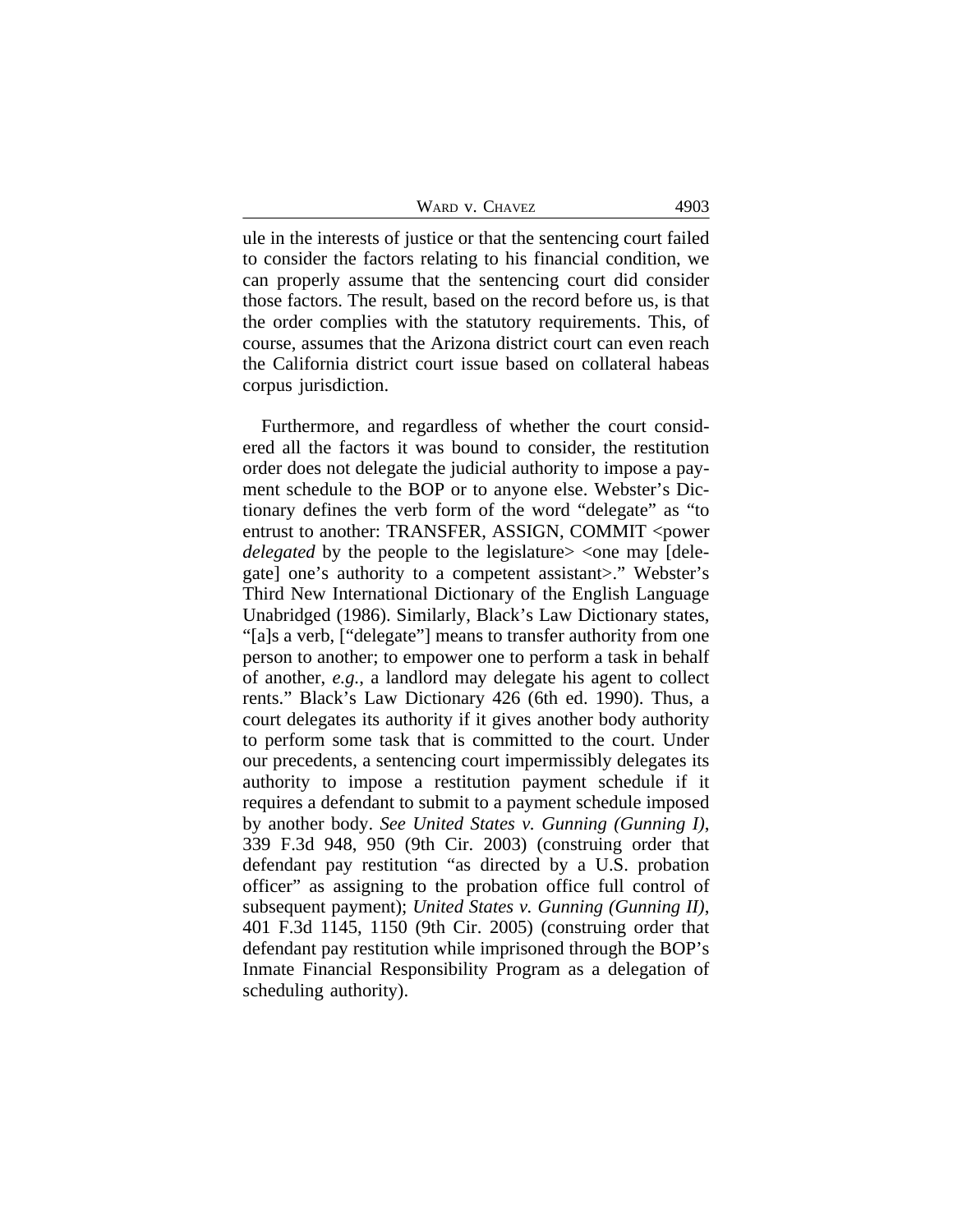| 4904 | WARD V. CHAVEZ |  |
|------|----------------|--|
|      |                |  |

Ward's restitution order does not require him to pay any remaining balance "as directed by the BOP" or "pursuant to the IFRP." It merely orders Ward to pay the full restitution amount immediately. The order simply does not provide for the possibility that Ward might not pay the full restitution amount as ordered. There is nothing in the order that purports to require Ward to submit to a payment schedule imposed by a body other than the court.

When Ward failed to pay the full restitution amount immediately as ordered by the court, he defaulted on his obligation. Thereafter, in exchange for certain privileges, he voluntarily agreed to make payments toward his defaulted obligation according to a schedule offered by the BOP, pursuant to the BOP's Inmate Financial Responsibility Program (IFRP). The sentencing court may have assumed that, should Ward fail to pay the full amount, he would choose to participate in the IFRP. But it did not order him to do so. Nor did the California sentencing court purport to give the BOP authority to require Ward to participate. Nothing in the court's order can be construed as a delegation of any authority to the BOP. Nor does the order forbid Ward from participating in the IFRP if he *voluntarily* decides to do so. That is *his* choice, not the district court's or the BOP's.

The majority concludes that the sentencing court delegated its authority by grossly expanding our *Gunning* cases. Those cases, however, are clearly distinguishable. The majority also cites similarly distinguishable out-of-circuit cases. Only one case directly supports the majority's decision: an out-ofcircuit case that failed to appreciate the real purpose of the MVRA's scheduling provisions.

In *Gunning I*, we held that the district court cannot delegate its statutory obligation to specify the manner in which, and the schedule according to which, a restitution order is to be paid. 339 F.3d at 949. In that case, there was no question that the district court had delegated its authority. The district court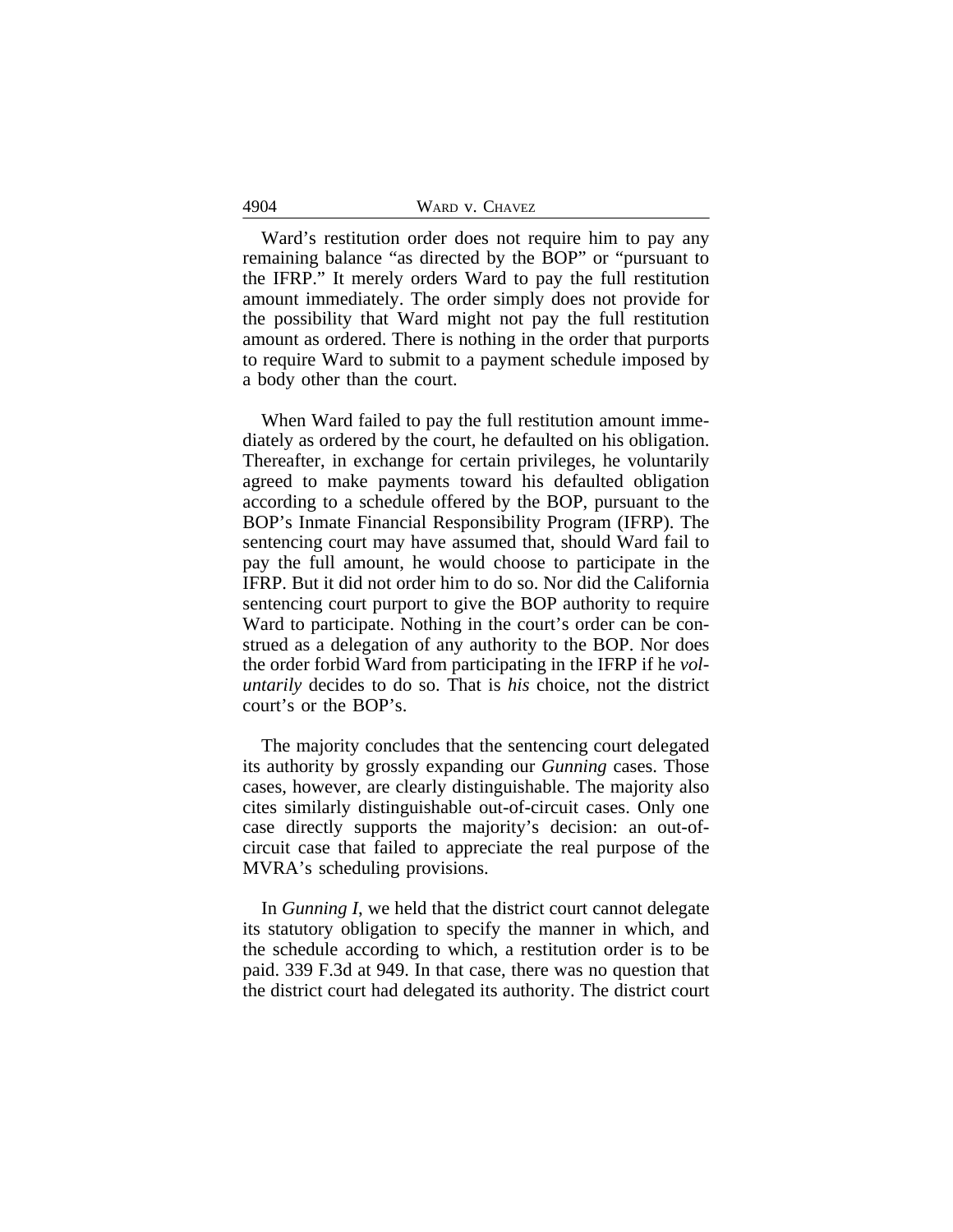| WARD V. CHAVEZ |  |  | 4905 |
|----------------|--|--|------|
|----------------|--|--|------|

had ordered "that Gunning 'immediately' make restitution in the amount of \$3,924,835.37 and, simultaneously, that '[a]ny unpaid amount is to be paid during the period of supervision *as directed by a U.S. probation officer*.' " 339 F.3d at 950 (emphasis added). That order could only have been construed as assigning "to the probation office full control of subsequent payment." *Id.*

We reaffirmed this principle in *Gunning II*. On remand from *Gunning I*, the district court had again ordered restitution payable immediately,

but with the unpaid amount to be paid as follows: (1) during the time of his imprisonment, it was to be paid through the BOP Inmate Financial Responsibility Program (IFRP), and (2) during the period of supervised release it was to be paid in monthly installments of not less than ten percent of Gunning's gross income, commencing thirty days after his release from imprisonment.

*Gunning II*, 401 F.3d at 1147. We held that the new order again delegated the district court's authority because it improperly directed the BOP to determine the payment schedule for the time of Gunning's imprisonment*. Id.* at 1150. Thus, in both *Gunning I* and *Gunning II*, we held that the district court delegated its scheduling authority when it affirmatively directed another entity to set the schedule for the payment of restitution.

The facts of this case are clearly distinguishable from the *Gunning* cases. Here, the California district court did not order Ward to participate in the IFRP. It did not direct the BOP to establish a payment schedule. The order did not assign "full control of subsequent payment" to anyone. The *Gunning* cases simply are not authority for the issue before us.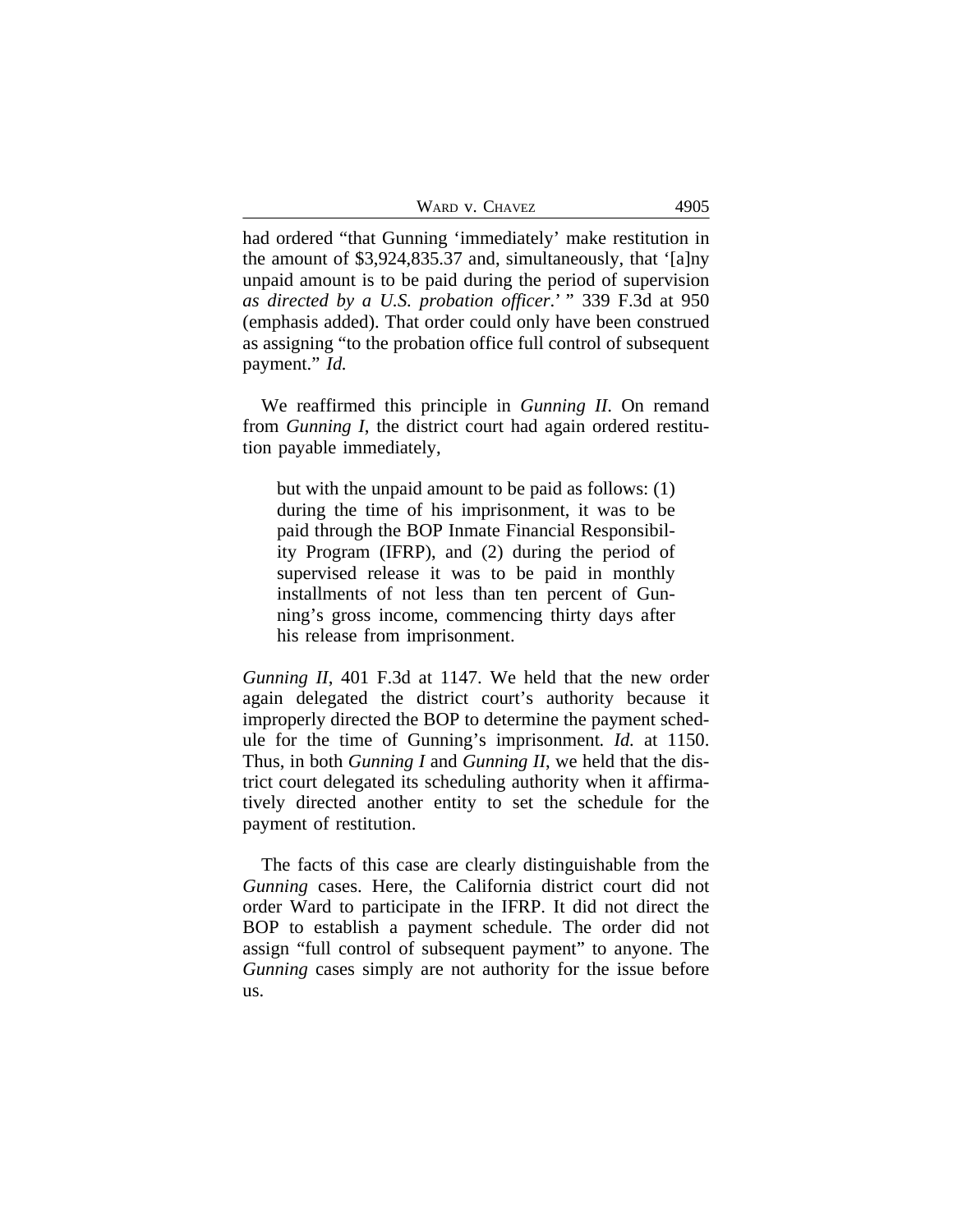#### 4906 WARD v. CHAVEZ

We further developed the non-delegation principle in *United States v. Lemoine*, 546 F.3d 1042 (9th Cir. 2008). In that case, the district court had ordered Lemoine to pay restitution "during his imprisonment 'at the rate of not less than \$25 per quarter, and pursuant to the Bureau of Prisons' Inmate Financial Responsibility Program.' " *Id.* at 1044. As a condition of his participation in the IFRP, however, the BOP required Lemoine to pay restitution at a rate of \$132 per month. *Id.* In denying Lemoine's motion to modify the judgment, the district court said that it had assumed that Lemoine would choose to participate in the IFRP when it entered the restitution order. *Id*. Notwithstanding the higher rate imposed by the BOP, and notwithstanding the district court's assumption that Lemoine would participate in the IFRP, we held that the restitution order did not delegate the district court's scheduling authority because "nothing in the text of the statute or our prior decisions places any limits on the BOP's operation of an independent program, such as the IFRP, that encourages inmates voluntarily to make more generous restitution payments than mandated in their respective judgments." *Id.* at 1048. If Lemoine had chosen not to participate in the IFRP, he could have made payments according to the court-ordered schedule. Thus, *Lemoine* did not hold that an order of immediate payment implicitly delegates scheduling authority to the BOP. Rather, it held that a district court's assumption that a defendant would choose to participate in the IFRP does not mean that its restitution order impermissibly delegated scheduling authority. *Id.* at 1044.

Clearly, *Lemoine* does not support reversal in Ward's case. On the contrary, its analysis is consistent with affirming the district court. *Lemoine* makes clear that the BOP can operate the IFRP regardless of the schedule imposed by the court. Even if the California sentencing court had ordered Ward to pay according to an installment schedule, the BOP could still have demanded different terms for the voluntary privilege of participation in the IFRP. We should look no further in deciding this appeal than this circuit. *Lemoine* controls through its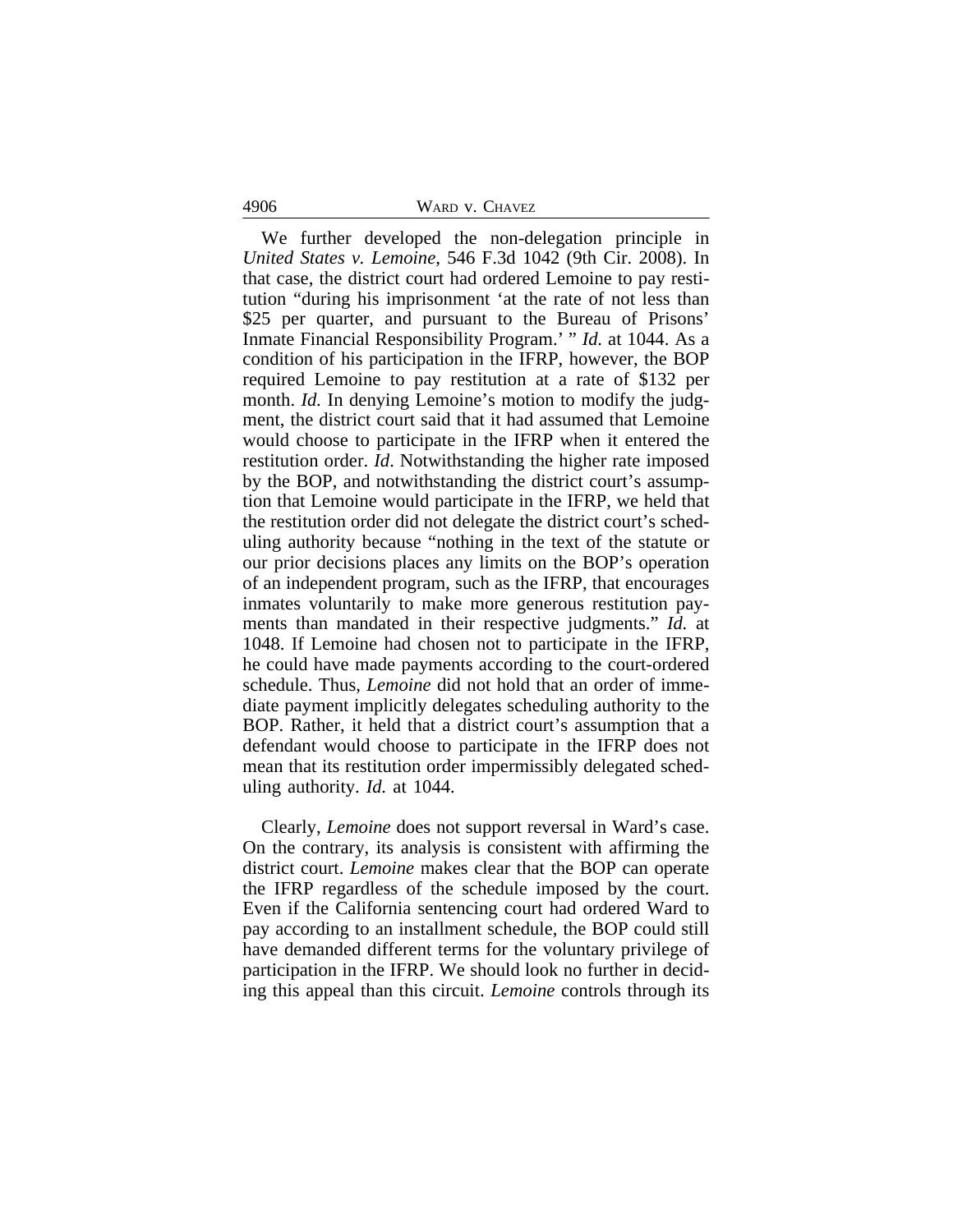| WARD V. CHAVEZ | 4907 |
|----------------|------|
|----------------|------|

analysis of the facts presented, not through its footnoted dictum relied on by the majority.

But in the absence of binding precedent to support its reasoning, the majority bases its decision almost entirely on cases from our sister circuits. Most of these cases simply apply the same rule that we adopted in the *Gunning* cases to similar facts. Others conclude (on direct review, not collateral review) that sentencing courts abused their discretion at sentencing, without any application of the non-delegation doctrine.

For instance, the facts of *United States v. Corley*, 500 F.3d 210 (3d Cir. 2007), *vacated on different grounds*, 556 U.S. 303 (2009), are indistinguishable from the facts of *Gunning II*. In *Corley*, the sentencing court ordered:

The defendant shall make restitution and fine payments from any wages he may earn in prison *in accordance with the Bureau of Prisons Inmate Financial Responsibility Program*. The restitution and fine shall be due immediately. Any balance remaining upon release from custody shall be paid at a rate of no less than \$100.00 per month.

500 F.3d at 224 (emphasis added). As in *Gunning II*, the Third Circuit ordered the defendant to submit to the scheduling authority of the BOP during the period of incarceration by requiring him to participate in the IFRP. Here, on the other hand, the court did not order Ward to submit to the authority of the BOP. He may voluntarily choose to participate in the IFRP or he may choose not to.

The Second Circuit's decision in *United States v. Kinlock*, 174 F.3d 297 (2d Cir. 1999), vacated a restitution order on the ground that the sentencing court abused its discretion in ordering immediate payment. In that case, the sentencing court considered the statutory factors, but ordered immediate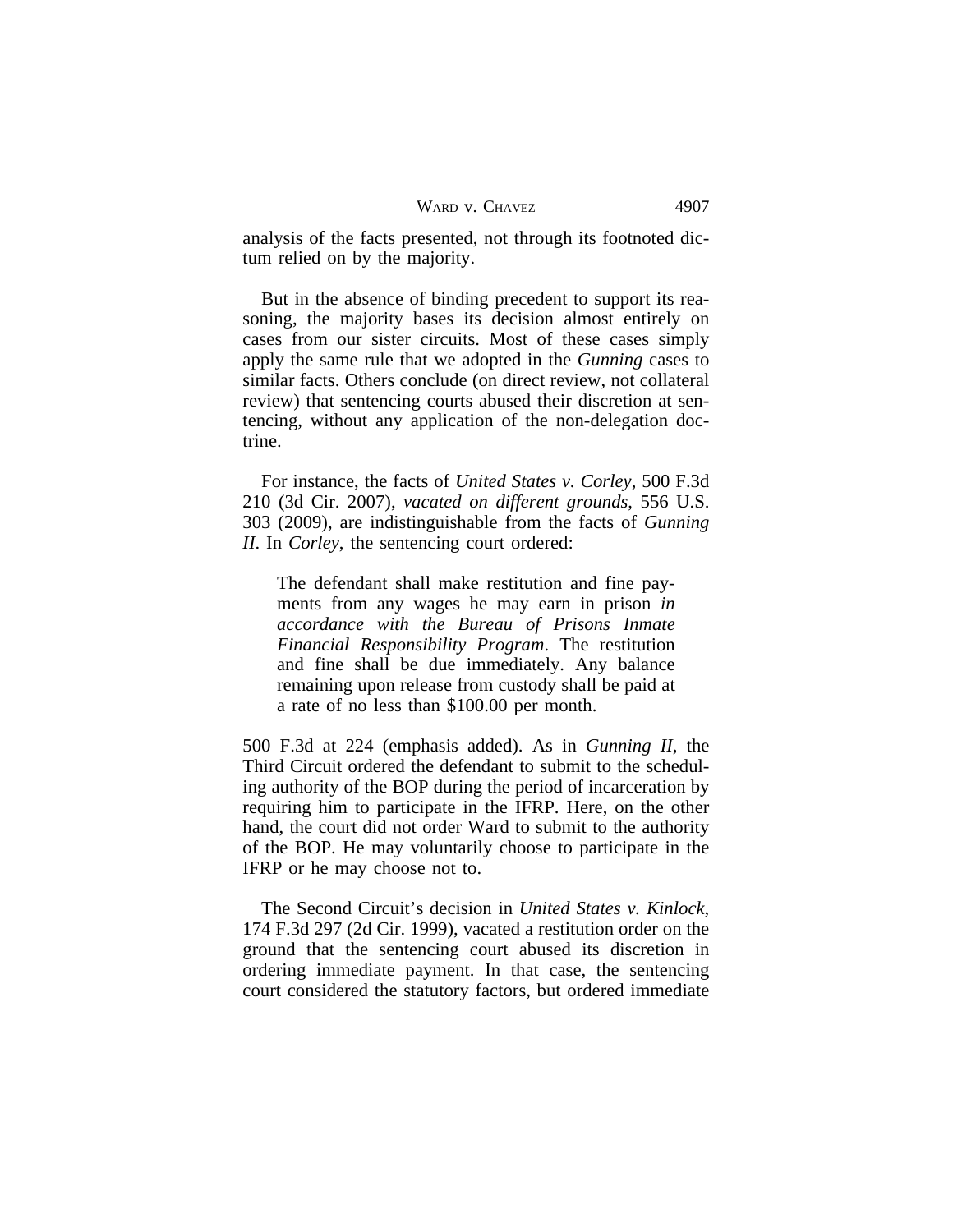4908 WARD v. CHAVEZ

payment in the face of clear evidence that the defendant was incapable of making payment immediately. *Id.* at 301. Contrary to the majority's characterization of *Kinlock*, the Second Circuit did not hold that the restitution order contained an impermissible delegation of authority. It merely held that the sentencing court's abuse of discretion required the restitution order to be vacated and remanded.

*Kinlock* would be persuasive if the case before us were a direct appeal and Ward's argument was that the district court ordered immediate payment when the interests of justice required a different schedule. But that is not the question before us. By citing *Kinlock*, the majority conflates the idea that failure to consider statutory factors constitutes reversible error with the idea that delegation of authority renders an order invalid *ab initio*. The majority also fails to differentiate between a direct appeal from a sentence, where review for error of the former kind would be proper, and a collateral attack, where it is not. *Kinlock* is inapposite.

As the majority acknowledges, the First, Sixth, and Tenth Circuits have not addressed the precise issue with which we are now faced. In *United States v. Merric*, the First Circuit recognized, as I recognize, "that the district judge could not empower the probation officer to make a final decision as to the installment schedule for payments." 166 F.3d 406, 409 (1st Cir. 1999). But, whereas Ward's restitution order has no language regarding submission to a payment schedule set by the BOP or participation in the IFRP, the order in *Merric* directed that, "[a]ny amount that the defendant is unable to pay now shall be paid in monthly installments, *to be determined in amount by the supervising officer*, during the period of his supervised release." *Id.* at 408 (emphasis added). Similarly, neither *United States v. Davis*, 306 F.3d 398 (6th Cir. 2002), nor *United States v. Overholt*, 307 F.3d 1231 (10th Cir. 2002), held that a failure to consider the statutory factors automatically constitutes a delegation of scheduling authority.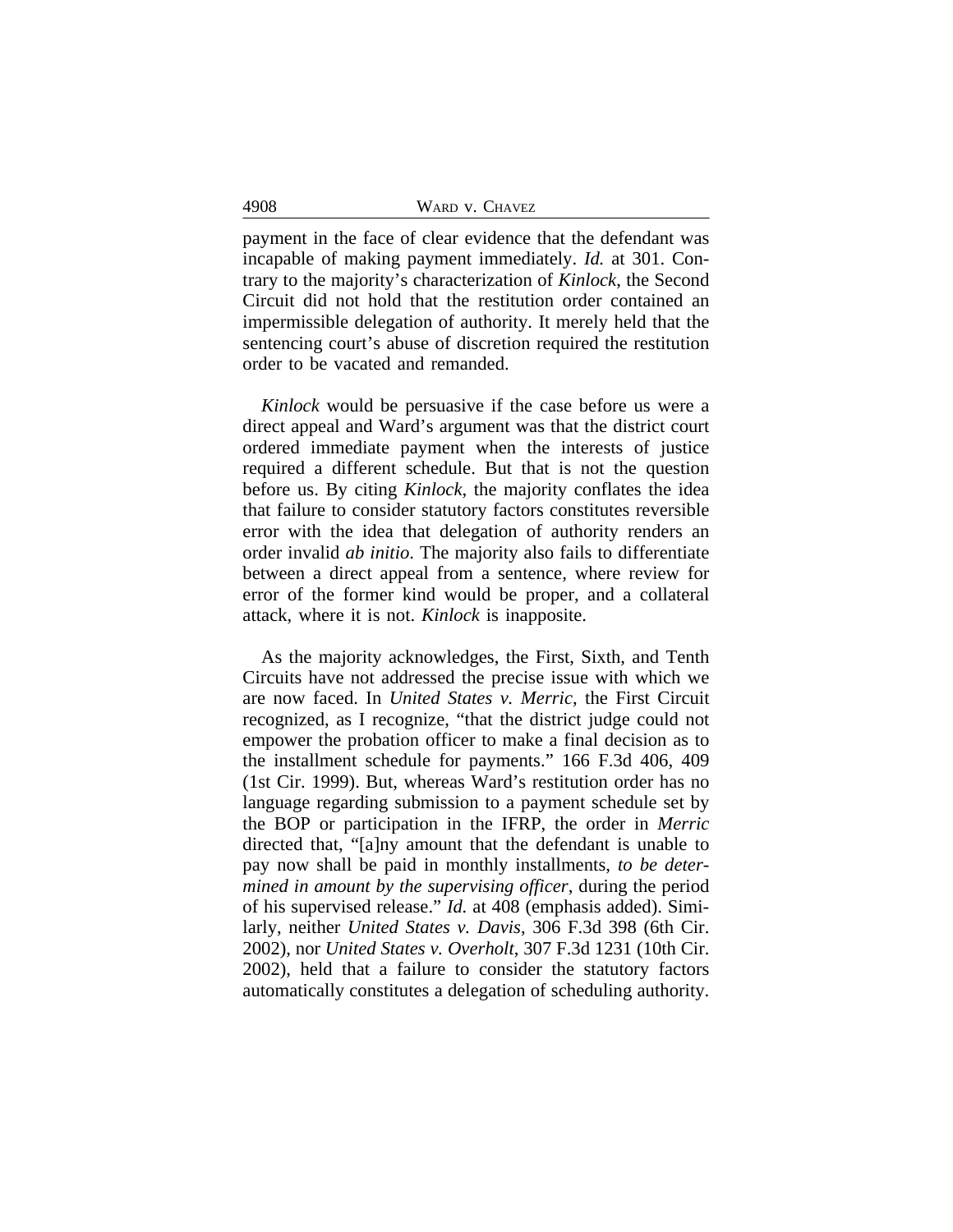WARD V. CHAVEZ 4909

The primary case that gives comfort to the majority's conclusion is the Eleventh Circuit's decision in *United States v. Prouty*, 303 F.3d 1249 (11th Cir. 2002). In *Prouty*, the defendant objected to an order that he pay restitution immediately on the ground that he did not have the means to pay. *Id.* at 1251. Prouty asked the court to set a reasonable payment schedule, but the court denied the request, "stating: 'I will leave that to the discretion of the Probation Office or whoever does that.' " *Id.* The district court's order did not require Prouty to submit to a schedule imposed by the Probation Office, but a Probation Officer told the court that "they do work out payment plans with the defendants." *Id.* at 1254. On appeal, Prouty argued "that the district court erred in failing to consider his financial condition." *Id.* at 1253. In the alternative, Prouty argued "that the district court improperly delegated the setting of the payment schedule to the Probation Office." *Id.* The Eleventh Circuit adopted Prouty's alternative argument: "[I]f the statute does not permit delegation to the probation office, we cannot endorse a restitution order requiring 'immediate' payment with an informal understanding that the probation office shall set a repayment schedule." *Id.* at 1255. It reasoned that "the availability of such an option would in practice defeat the statutory requirement that the court establish any installment schedule." *Id.* The Eighth Circuit reached a similar result in *United States v. McGlothlin*, 249 F.3d 783 (8th Cir. 2001), but only after it also determined that the sentencing court abused its discretion when it ordered immediate payment without any consideration of the section  $3664(f)(2)$  factors, an argument Ward declined to make.

*Prouty* and *McGlothlin* can, at best, only be persuasive authority and not controlling as they are not from our court. However, they are not persuasive. The problem with *Prouty* and *McGlothlin* is that they assume the probation office or BOP has inherent authority to set a repayment schedule unilaterally when a defendant fails to meet the payment schedule imposed by the court. That assumption is not correct. Once the court specifies the method and schedule for payment, if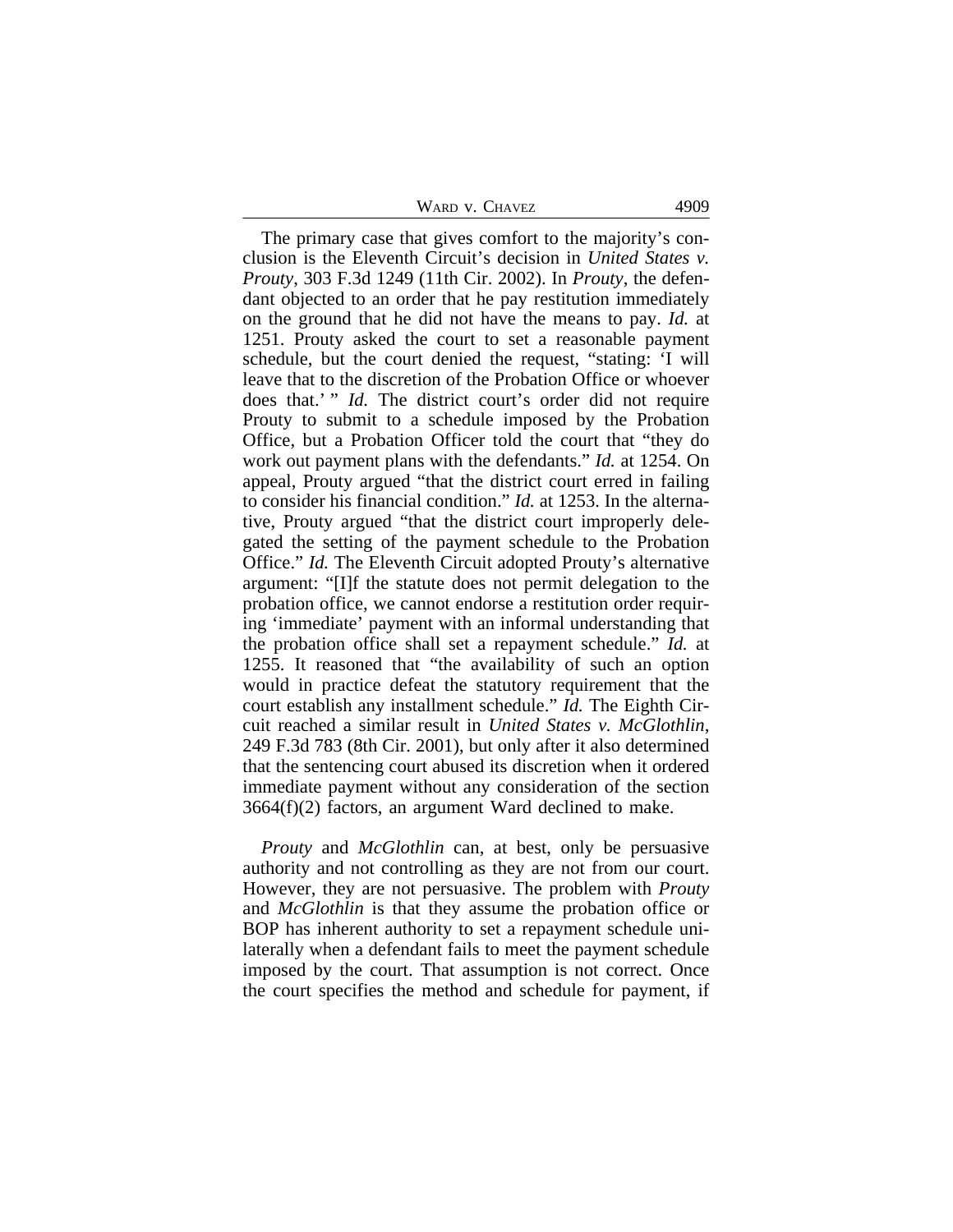| 4910 | WARD V. CHAVEZ |
|------|----------------|
|      |                |

and when payments are actually made is simply a collections matter. It would not be a great surprise to learn that even a defendant who has the ability to pay his obligations may, on occasion, fail to do so. In any collections scenario, the party seeking to collect a debt from a person who has failed to pay has the option to attempt to work out an arrangement for voluntary payment or to seek assistance from a court. But the collection agent does not have inherent authority to impose unilaterally and enforce a mandatory payment schedule. Indeed, the probation officer's statement in *Prouty* that the probation office would "work out [a] payment plan[ ]" indicates that he recognized such a plan would require Prouty's voluntary agreement. *See id.* at 1254.

The responsibility for collecting restitution obligations is committed to the Attorney General. 18 U.S.C. § 3612(c). But the statutes do not give the Attorney General judicial authority. Rather, if a defendant refuses to pay voluntarily—either because he lacks the ability to pay or because of mere contempt of the court—the statutes direct the Attorney General to seek assistance from the court.

A restitution payment goes into default if it is delinquent for more than 90 days. 18 U.S.C. § 3572(i). "Notwithstanding any installment schedule, when a . . . payment of restitution is in default, the entire amount of the . . . restitution is due within 30 days after notification of the default, subject to the provisions of section 3613A." *Id.* If the Attorney General or his designee moves the court for sanctions against a defendant in default pursuant to sections 3572(i) and 3613A, the court may take any number of measures, including entering or adjusting a payment schedule. 18 U.S.C. § 3613A(a)(1). But I am aware of no statute that requires the Attorney General to file such a motion. Rather, as a collections agent, the Attorney General has the discretion to decide whether to attempt to work out a voluntary arrangement for collecting the obligation or to seek help from the court.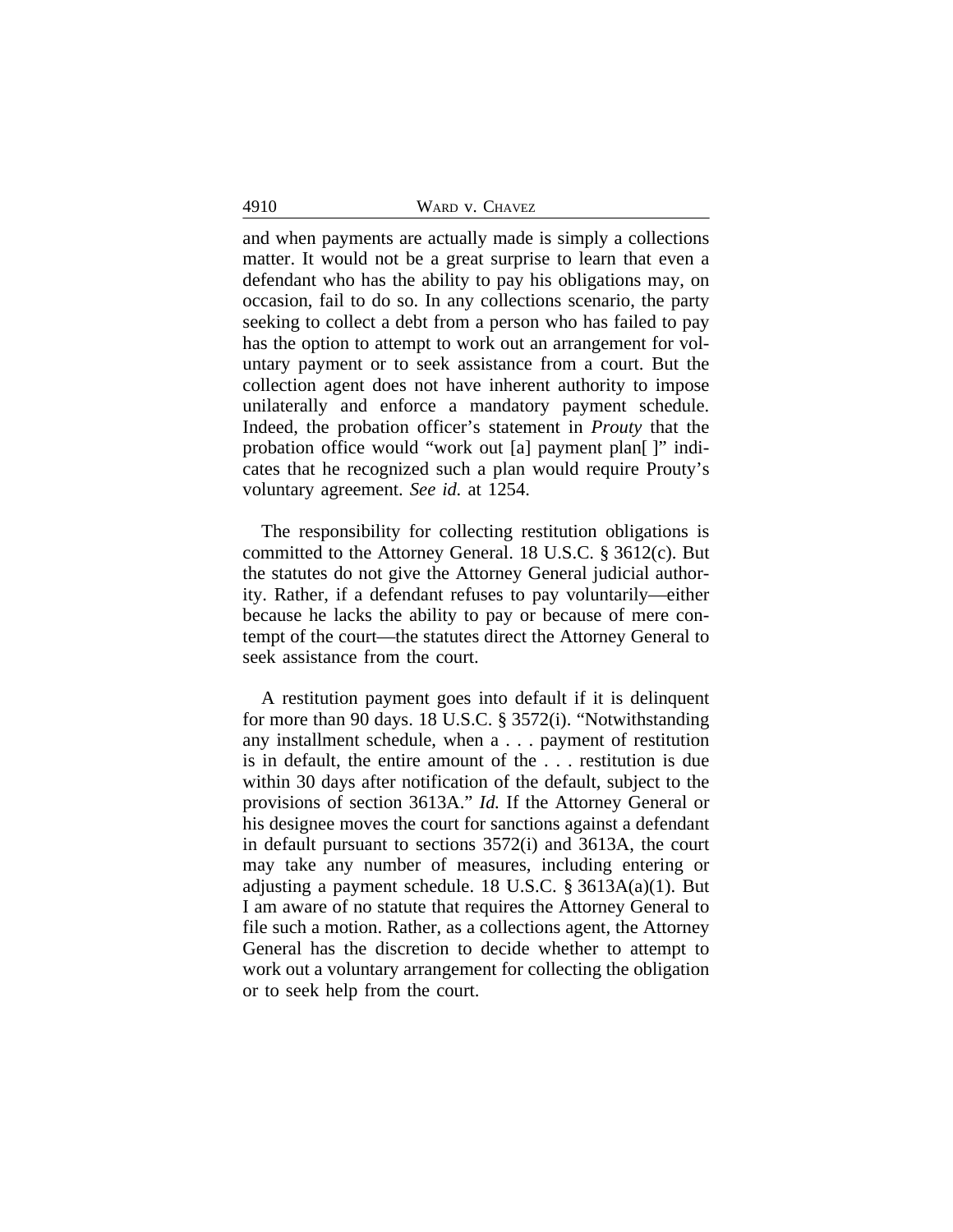| WARD V. CHAVEZ | 4911 |
|----------------|------|
|----------------|------|

Interestingly, even if the court had imposed an installment plan rather than ordering immediate payment, Ward's obligation would have become due immediately if he had defaulted on his payments. Thus, even if the district court had done what the majority says it should have, Ward could well have ended up in the precise situation he is in now. Under section 3572(i), a defendant may be obligated to pay the full amount of a restitution order immediately, *regardless of whether he is able to pay*.

In some circumstances, a defaulting defendant might himself request a hearing under sections 3572(i) and 3613A. For example, if Ward does not want to remain in default but lacks the ability to pay, he might seek the court's protection by requesting entry or adjustment of a payment schedule under section 3613A. Ward did attempt to obtain relief from the district judge that sentenced him by filing a motion under 28 U.S.C. § 2255. *See United States v. Ward*, No. CR 02-5231 AWI, 2008 WL 5220959, at \*1 (E.D. Cal. Dec. 12, 2008), *vacated on reconsideration*, 2009 WL 160690 (E.D. Cal. Jan. 22, 2009). The sentencing court ultimately decided that it lacked jurisdiction to consider a motion under 28 U.S.C. § 2255. *Ward*, 2009 WL 190690, at \*1-2. But that court would clearly have had jurisdiction to consider a motion to modify the restitution order under 18 U.S.C. §§ 3572(i) and 3613A.

A defendant like Ward might find the option to make such a motion attractive because it could help him avoid statutory penalties for his delinquency in payment. *See* 18 U.S.C. § 3612(g). But, again, because the onus of collection is on the Attorney General, nothing requires Ward to go before the court. He may choose to work out an informal voluntary arrangement with the BOP, or he may choose to live with the restitution order and remain in default.

Because Ward failed to pay the entire restitution award immediately, he went into default. Either Ward or the BOP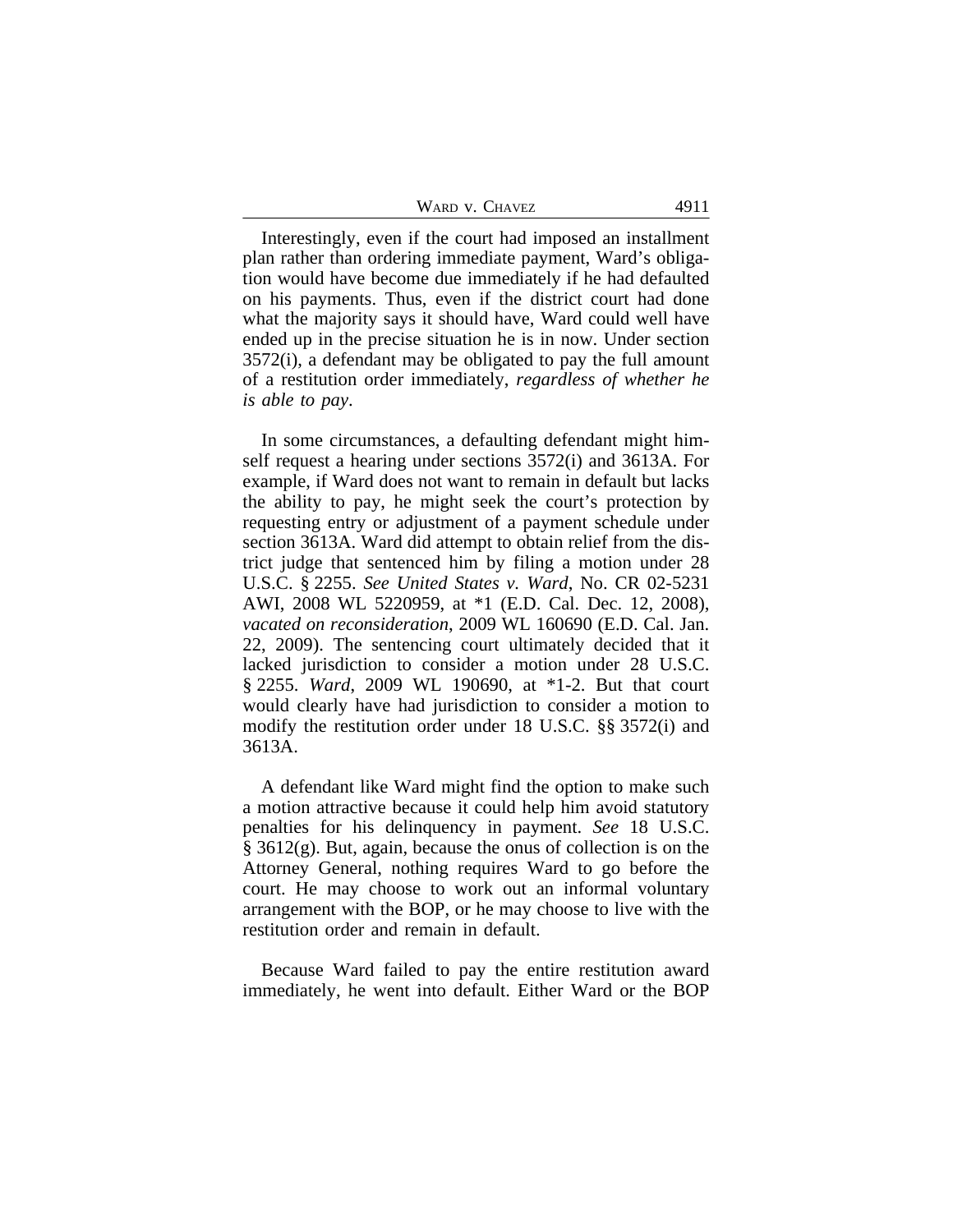4912 WARD v. CHAVEZ

could have filed a motion in the district court pursuant to sections 3572(i) and 3613A, but neither party chose to do so. Instead, the BOP offered to allow Ward to participate in the IFRP and Ward voluntarily accepted the offer. It was *his* choice, not the order of the sentencing court. Ward does not have to participate in this program. He may opt out of it at any time. If he withdraws from the IFRP, the BOP cannot impose a payment schedule on him. As a defendant in default, Ward would be free to make payments on whatever schedule he chooses (or to make no payments at all) unless the government obtains sanctions from the California district court by filing a motion under sections 3572(i) and 3613A. Conversely, if Ward actually wanted to get out of default, he could file a motion pursuant to sections 3572(i) and 3613A requesting that the California district court enter a payment schedule. But even if the district court adopted a payment schedule, that would not prevent the BOP from setting its own conditions for Ward's voluntary participation in the IFRP. *See Lemoine*, 546 F.3d at 1050 ("[T]he BOP has the authority to encourage voluntary payments in excess of those required under the court's judgment by conditioning the receipt of certain privileges during the term of imprisonment on the inmate's participation in the IFRP").

The majority argues that, because the BOP has the authority to move for sanctions, it has the power "to dictate the terms of the payment of the defendant's restitution order." Op. at 4894. Of course, this is not so. As I have explained, defendants are not bound by the will of the BOP. To be sure, the BOP has significant leverage in bargaining the terms of a defendant's participation in the IFRP. But the BOP cannot force a defendant to adopt the BOP's payment schedule. Furthermore, defendants in default such as Ward have access to the courts. If Ward were to file a motion under sections 3572(i) and 3613A, the government could recommend a schedule. But even if the court were to reject the government's recommendation, the BOP would remain free to set conditions for voluntary participation in the IFRP indepen-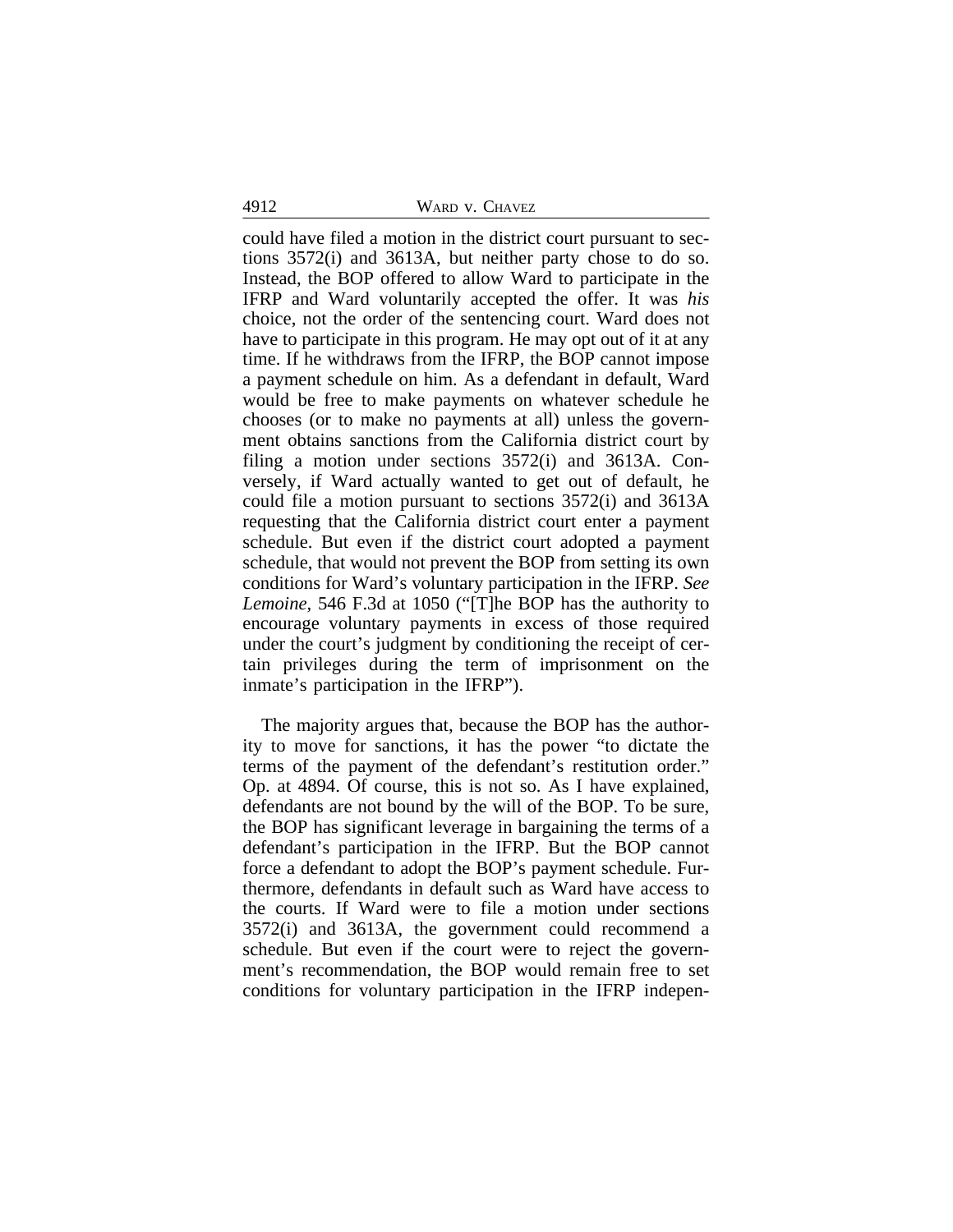dently of the court's order. But none of this confers upon the BOP the judicial authority to set Ward's payment schedule. On the facts of this case, the California sentencing court retained that authority.

## IV.

Where does this leave the appeal? The majority has chosen to address an issue which is clearly not before us. Having caught the scent of a possible abuse of discretion at sentencing, the majority adopts an argument that Ward failed to make on a direct appeal from the California district court, which he would likely have been precluded from making in his collateral attack in the Arizona district court, and which, in any event, he expressly declined to make either in his petition for habeas corpus or in his appeal from the Arizona district court's denial of the petition. That practice is surprising and well beyond the usual rules of issues taken in this court.

Even after ignoring Ward's repeated waivers, and even assuming the California district court issue can be reached in an Arizona district court habeas corpus petition, the majority is wrong on the law. Even assuming that the California sentencing court committed reversible non-constitutional error either by failing to consider factors relating to Ward's financial condition or by ordering immediate payment in the face of clear evidence that Ward lacked the ability to pay—there is nothing in the order that delegates any of the court's authority to the BOP. I would hold that, as long as a district court does not order a defendant to submit to a schedule established by another body, an order that the defendant pay the restitution immediately does not run afoul of the non-delegation principle established in our *Gunning* cases.

Unless and until the government obtains a court order modifying the schedule for his payments, Ward is free to make payments on whatever schedule he prefers as an obligor in default. However, if he chooses to stop making payments